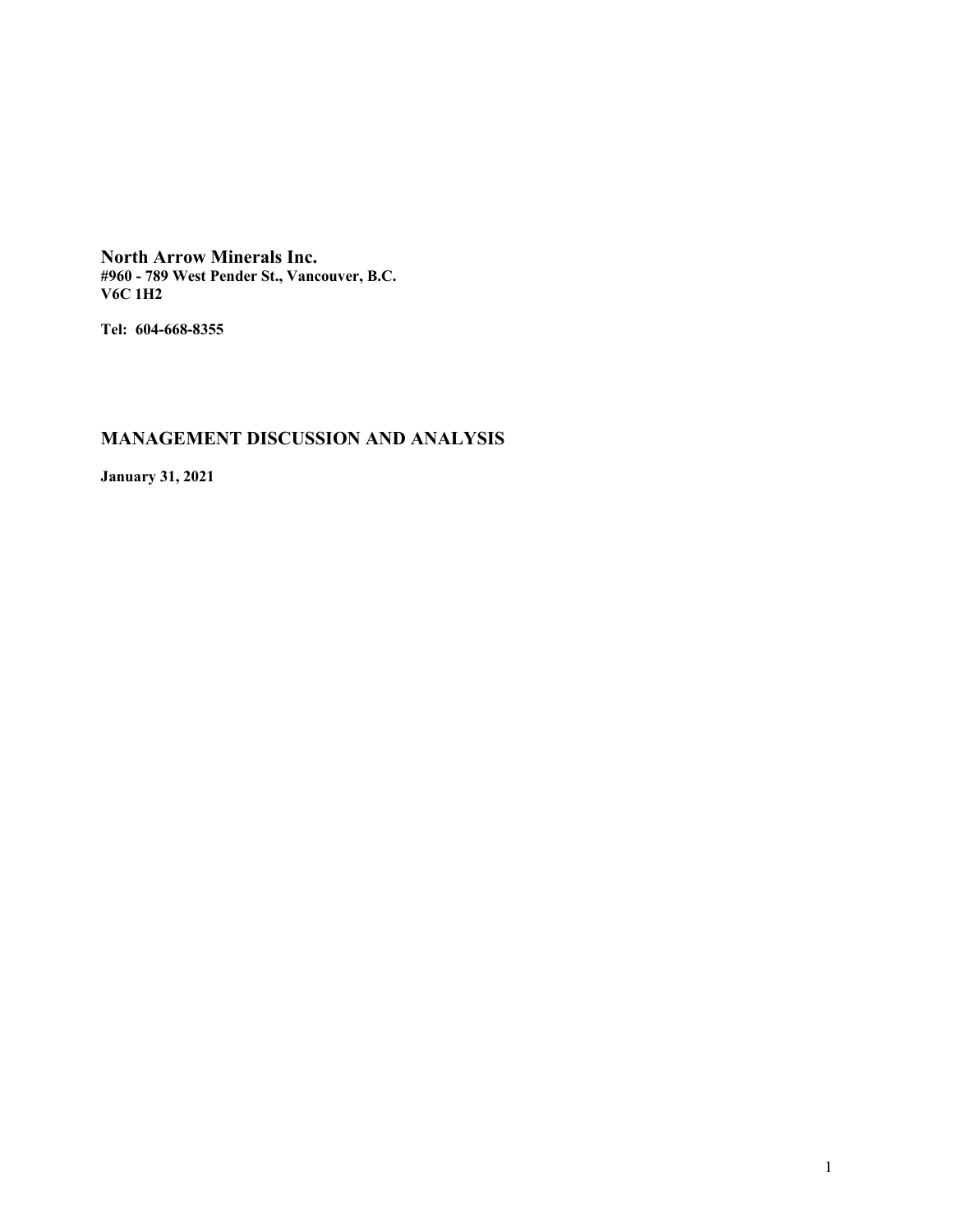# **Form 51-102 F1 Management Discussion and Analysis ("MD&A") North Arrow Minerals Inc. Containing Information up to and including March 23, 2021**

### **Description of Business**

North Arrow Minerals Inc. ("North Arrow", "NAR" or the "Company") is a Canadian mineral exploration company focused on evaluating prospective diamond exploration properties in Canada. The Company's key diamond properties include the Naujaat (Nunavut), Mel (Nunavut), Pikoo (Saskatchewan), Lac de Gras (Northwest Territories), and Loki (Northwest Territories) projects. Shares of the Company trade on the TSX Venture Exchange ("TSXV") under the symbol NAR.

The following discussion and analysis of the Company's financial condition and results of operations for the nine months ended January 31, 2021 should be read in conjunction with the financial statements of the Company for the periods ended January 31, 2021 and April 30, 2020, together with the notes thereto. The MD&A supplements but does not form part of the unaudited financial statements of the Company. The Company's financial statements have been prepared in accordance with International Financial Reporting Standards ("IFRS").

Unless otherwise noted, all currency amounts are stated in Canadian dollars.

### **Forward Looking Statements**

This document may contain "forward-looking statements" within the meaning of Canadian securities legislation and the United States Private Securities Litigation Reform Act of 1995. These forward-looking statements are made as of the date of this document and the Company does not intend, and does not assume any obligation, to update these forwardlooking statements, except as required by law.

Forward-looking statements relate to future events or future performance and reflect management's expectations or beliefs regarding future events and include, but are not limited to, statements with respect to sources of and anticipated financing requirements, the estimation of mineral reserves and resources, the realization of mineral reserve estimates, the timing and amount of estimated future production, costs of production, capital expenditures, success of mining operations, environmental risks, unanticipated reclamation expenses, title disputes or claims and limitations on insurance coverage.

These forward-looking statements include, among others, statements with respect to the Company's objectives for the ensuing year, our medium and long-term goals, and strategies to achieve those objectives and goals, as well as statements with respect to our beliefs, plans, objectives, expectations, anticipations, estimates and intentions. The words "may," "could," "should," "would," "suspect," "outlook," "believe," "plan," "anticipate," "estimate," "expect," "intend," and words and expressions of similar import are intended to identify forward-looking statements. In particular, statements regarding the Company's future operations, future exploration and development activities or other development plans and estimated future financing requirements contain forward-looking statements.

All forward-looking statements and information are based on the Company's current beliefs as well as assumptions made by and information currently available to the Company concerning anticipated financial performance, business prospects, strategies, regulatory developments, development plans, exploration, development and mining activities and commitments. Although management considers these assumptions to be reasonable based on information currently available to it, they may prove to be incorrect.

By their very nature, forward-looking statements involve inherent risks and uncertainties, both general and specific, and risks exist that predictions, forecasts, projections and other forward-looking statements will not be achieved. We caution readers not to place undue reliance on these statements as a number of important factors could cause the actual results to differ materially from the beliefs, plans, objectives, expectations, anticipations, estimates and intentions expressed in such forward-looking statements.

competition in the markets in which the Company operates, the impact of changes in the laws and regulations regulating  $\frac{2}{3}$ These factors include, but are not limited to, developments in world financial and commodity markets, risks relating to fluctuations in the Canadian dollar and other currencies relative to the US dollar, changes in exploration plans due to exploration results and changing budget priorities of the Company or its joint venture partners, changes in project parameters as plans continue to be refined; possible variations in ore reserves, grade or recovery rates; accidents, labour disputes and other risks of the mining industry; delays in obtaining governmental approvals or financing, the effects of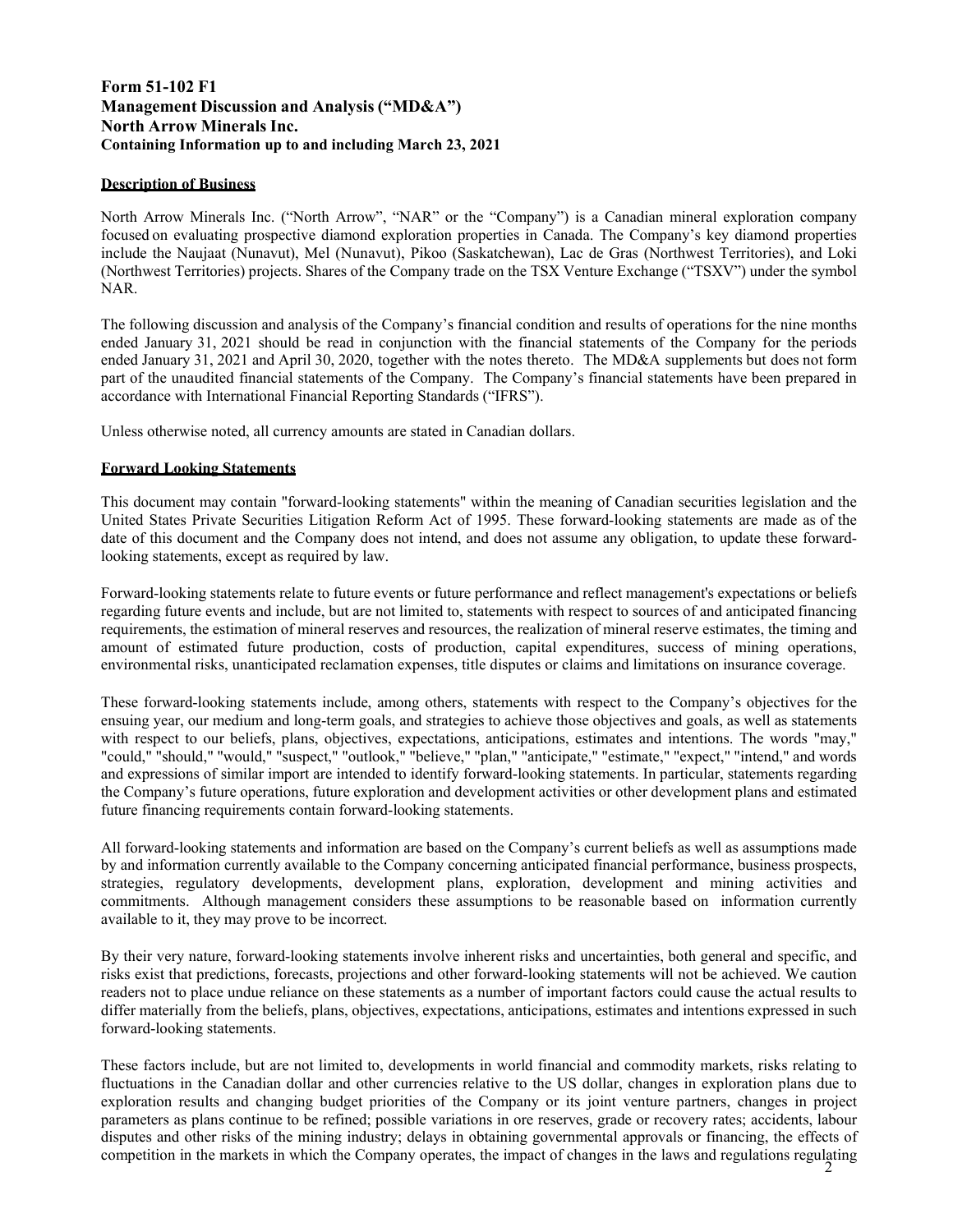mining exploration and development, judicial or regulatory judgments and legal proceedings, operational and infrastructure risks, and the Company's anticipation of and success in managing the foregoing risks. The Company cautions that the foregoing list of factors that may affect future results is not exhaustive. When relying on our forward-looking statements to make decisions with respect to the Company, investors and others should carefully consider the foregoing factors and other uncertainties and potential events. The Company does not undertake to update any forward-looking statement, whether written or oral, that may be made from time to time by the Company or on our behalf, except as required by law.

# **Covid-19**

During March 2020, the World Health Organization declared Covid-19 a global pandemic and levels of government throughout Canada have declared states of emergency. The Company has followed evolving federal, territorial and provincial health guidelines, as appropriate, and instituted a number of measures that led to work from home measures for head office staff and cancellation of planned summer 2020 field work (see Loki and LDG JV Project updates). The Company's planned activities have been impacted by the uncertainty created by this pandemic and its duration and full impact are unknown at this time.

Tenure to the Company's exploration properties is secure. Core exploration properties have sufficient assessment credits to maintain them in good standing for at least 3 years, much longer (>5 years) in the case of tenures hosting known diamondiferous kimberlites. Furthermore, tenure relief has been granted in Nunavut and Saskatchewan and limited relief granted in the Northwest Territories, as part of territorial and provincial government responses to the pandemic.

Management continues to work with the Company's board of directors to review contingencies to ensure the safety of employees and a return to exploration activities as access is reopened in the jurisdictions where the Company's tenures are held.

### **Highlights for the nine months ended January 31, 2021 and subsequent events up to March 23, 2021**

### Naujaat project, NU

- Effective June 1, 2020, the Company granted Burgundy Diamond Mines Limited ("Burgundy") (previously EHR Resources Ltd.) an option to earn a 40% interest in the project by funding the collection and treatment of a \$5,600,000, 1,500 to 2,000t bulk sample from the Q1-4 kimberlite in 2021. The Company and Burgundy also signed a non-binding letter of intent ("LOI") to negotiate a second option agreement under which Burgundy may elect, after completing the 2021 preliminary bulk sample, to earn an additional 20% interest in the Q1-4 diamond deposit by funding the collection and treatment of a 10,000 tonne bulk sample.
- During the nine months ended January 31, 2021, the Company purchased and shipped fuel and bulk sampling supplies to Naujaat via annual sealift.
- During the nine months ended January 31, 2021, the Company was notified by Burgundy that Burgundy had closed a financing sufficient to fund the 2021 bulk sample program.
- Required supplies and financing are now in place for the on scheduled start of the bulk sample program in 2021.

### Mel project, NU

 Subsequent to the nine months ended January 31, 2021, the Company announced a data sharing and royalty agreement with StrategX Elements Corp under which StrategX acquired the non-diamond mineral rights to the Mel project in exchange for the Company retaining a 1% non-diamond royalty on the project plus a 435,000 ha surrounding area of interest. The Company will also retain 100% of the diamond rights in any mineral rights acquired by StrategX in the area of interest subject to StrategX retaining a 2% royalty on diamonds.

#### Lac de Gras joint venture project, NT

 During the nine months ended January 31, 2021, the \$3.5M calendar 2020 exploration program was suspended as a result of the Covid-19 pandemic. During 2020 the joint venture Operator filed for creditor protection under Companies' Creditor Arrangement Act. The filing resulted in the sale, subsequent to the nine months ended January 31, 2021 of the Ekati Mine and associated assets, including Operator's interest in the joint venture, to Arctic Canadian Diamond Company Ltd.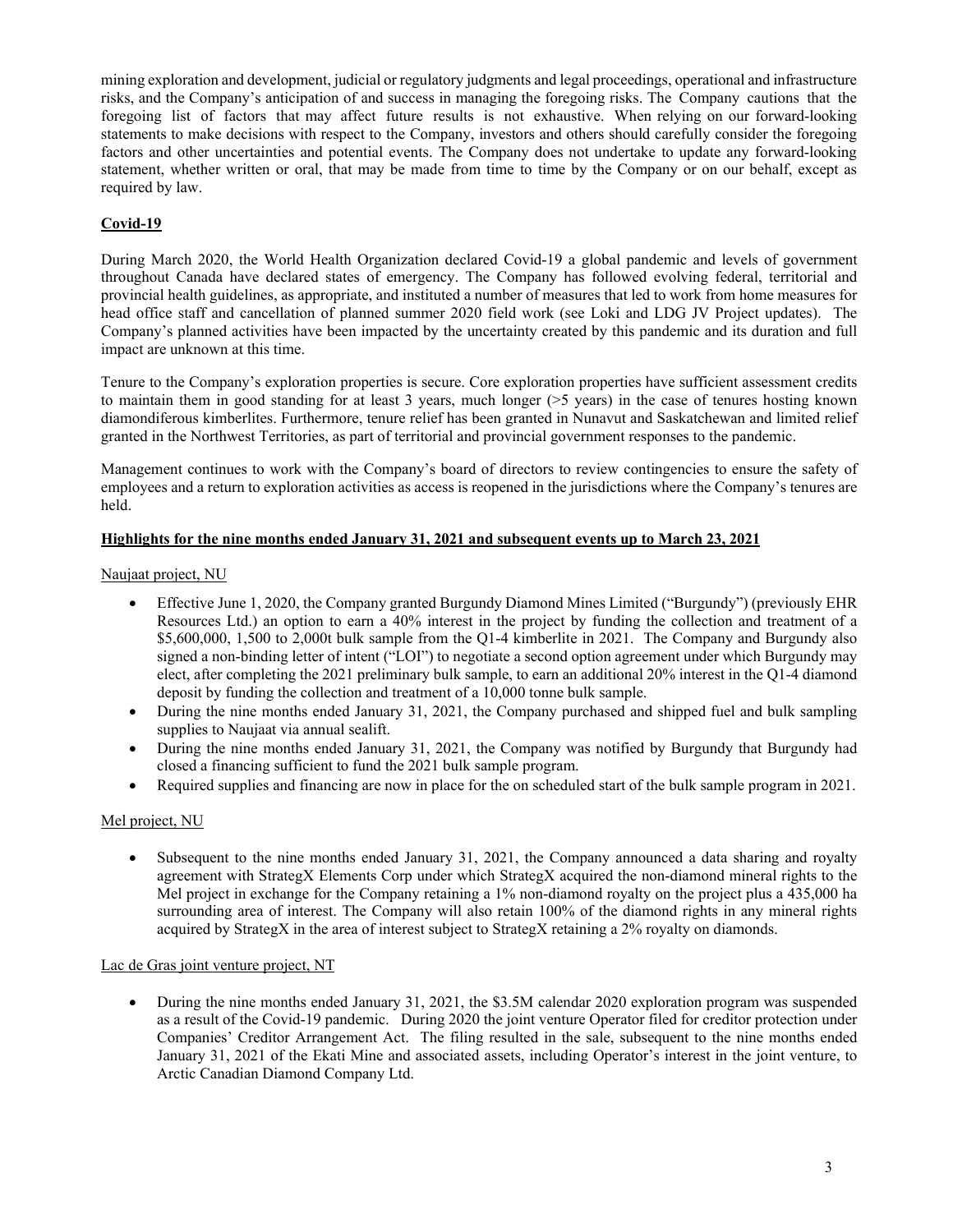# Loki project, NT

- During the nine months ended January 31, 2021, the Company was granted a \$130,000 grant as part of the Government of the Northwest Territories Mineral Incentive Program (MIP) for field work for field work to be completed by Mach 31, 2021.
- Subsequent to the nine months ended January 31, 2021 the Company announced that ground gravity surveys had identified a drill target in the north Loki area. Planning for an exploration drill program is underway.

### Financing

 Effective February 17, 2021, the Company entered into a loan agreement with Anglo Celtic Exploration Ltd. ("Anglo Celtic") to provide North Arrow an unsecured loan of \$400,000 (the "loan"). The funds raised will be used for continued exploration and general working capital.

A summary of the exploration activities for the Company follows, as well as a description of other corporate activities. These summaries include some discussion of management's future exploration plans. The reader is cautioned that actual results, performance or achievements may be materially different from those implied or expressed in these statements. The Company's exploration programs are subject to change from time to time, based on the analysis of results and changing corporate priorities, exploration targets and funding consideration.

### **Exploration Projects Overview**

An overview of the exploration activities for the Company follows. For additional details the reader is referred to the Company's continuous disclosure documents available on SEDAR (www.sedar.com).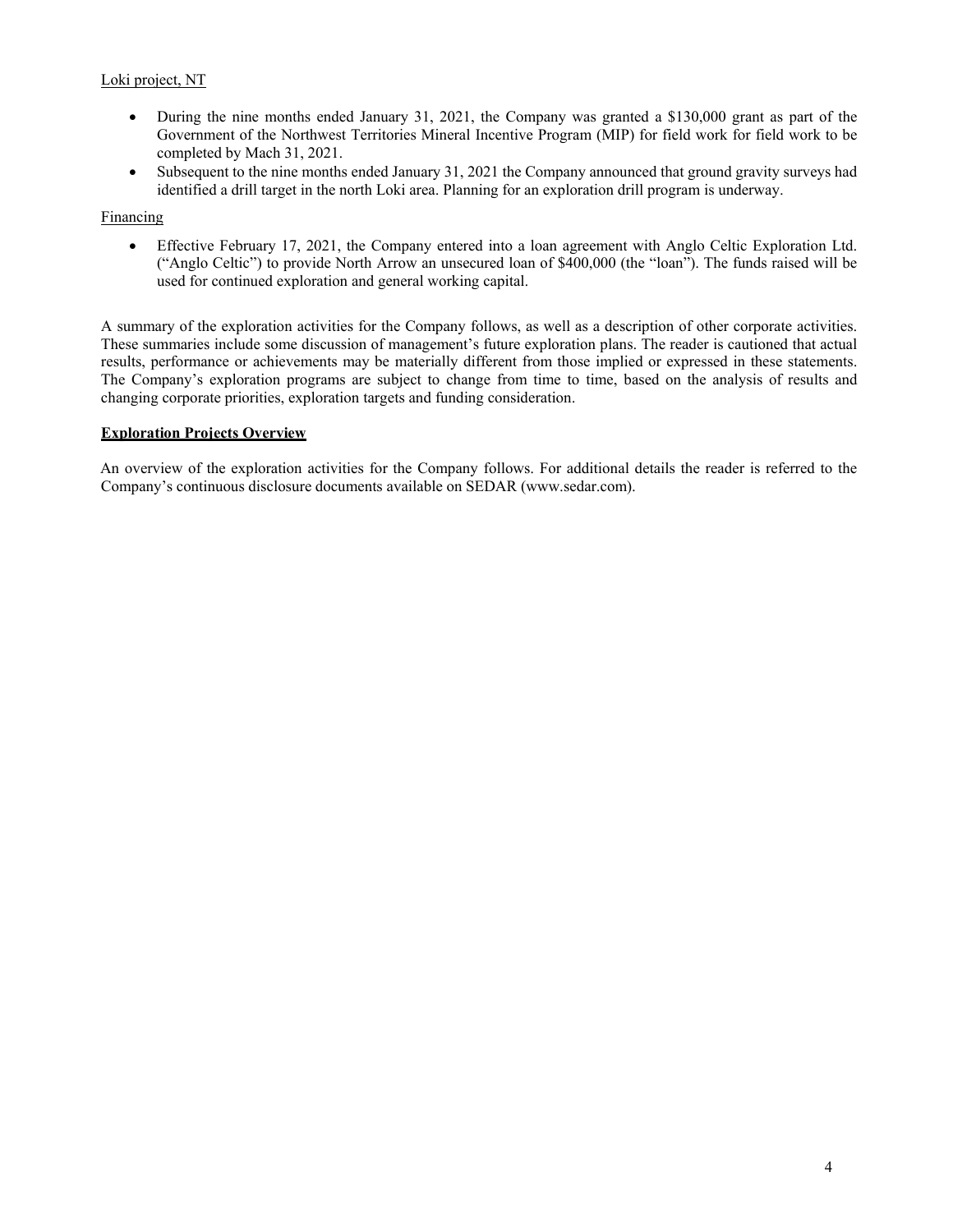# **EXPLORATION AND EVALUATION ASSETS**

|                                         |                | Expended       | Write-offs               |              |
|-----------------------------------------|----------------|----------------|--------------------------|--------------|
|                                         |                | During         | During                   | January 31,  |
|                                         | April 30, 2020 | the Period     | the Period               | 2021         |
| <b>Diamond Properties</b>               |                |                |                          |              |
| Lac de Gras, Canada                     |                |                |                          |              |
| <b>Exploration</b> costs                | \$235,404      | \$             | \$                       | \$235,404    |
| Acquisition and tenure costs            | 277,918        |                |                          | 277,918      |
| Geological, data collection and assays  | 153,559        |                |                          | 153,559      |
| Office and salaries                     | 134,040        |                |                          | 134,040      |
|                                         | 800,921        | $\overline{a}$ | $\overline{a}$           | 800,921      |
|                                         |                |                |                          |              |
| Pikoo, Canada                           |                |                |                          |              |
| <b>Exploration</b> costs                | 1,261,940      | 1,385          |                          | 1,263,325    |
| Drilling                                | 2,085,859      |                |                          | 2,085,859    |
| Acquisition and tenure costs            | 218,467        |                |                          | 218,467      |
| Geological, data collection and assays  | 1,597,498      |                |                          | 1,597,498    |
| Office and salaries                     | 661,065        | 19,318         |                          | 680,383      |
| Contribution from joint-venture partner | (637, 813)     |                |                          | (637, 813)   |
|                                         | 5,187,016      | 20,703         |                          | 5,207,719    |
| Loki, Canada                            |                |                |                          |              |
| <b>Exploration</b> costs                | 501,302        | 18,259         |                          | 519,561      |
| Drilling                                | 296,657        |                |                          | 296,657      |
| Acquisition and tenure costs            | 78,299         |                |                          | 78,299       |
| Geological, data collection and assays  | 287,068        | 64,664         |                          | 351,732      |
| Office and salaries                     | 256,778        | 36,245         |                          | 293,023      |
| Recoveries                              | (636,000)      | (112, 952)     | $\overline{a}$           | (748, 952)   |
|                                         | 784,104        | 6,216          | $\overline{a}$           | 790,320      |
| Naujaat, Canada                         |                |                |                          |              |
| <b>Exploration</b> costs                | 984,565        | 167,641        |                          | 1,152,206    |
| Drilling                                | 1,464,020      |                |                          | 1,464,020    |
| Acquisition and tenure costs            | 402,881        | 22,770         |                          | 425,651      |
| Geological, data collection and assays  | 5,056,137      | 191,934        |                          | 5,248,071    |
| Office and salaries                     | 1,007,866      | 75,140         |                          | 1,083,006    |
| Contributions and recoveries            |                | (482, 123)     | $\overline{a}$           | (482, 123)   |
|                                         | 8,915,469      | (24, 638)      | $\overline{\phantom{a}}$ | 8,890,831    |
|                                         |                |                |                          |              |
| Mel, Canada                             |                |                |                          |              |
| <b>Exploration</b> costs                | 1,330,689      | 3,306          |                          | 1,333,995    |
| Drilling                                | 465,004        |                |                          | 465,004      |
| Acquisition and tenure costs            | 303,152        |                |                          | 303,152      |
| Geological, data collection and assays  | 997,079        |                |                          | 997,079      |
| Office and salaries                     | 371,766        | 24,901         | $\overline{\phantom{a}}$ | 396,667      |
|                                         | 3,467,690      | 28,207         | $\overline{a}$           | 3,495,897    |
|                                         |                |                |                          |              |
|                                         |                |                |                          |              |
| TOTAL                                   | \$19,155,200   | \$30,488       | \$<br>$\overline{a}$     | \$19,185,688 |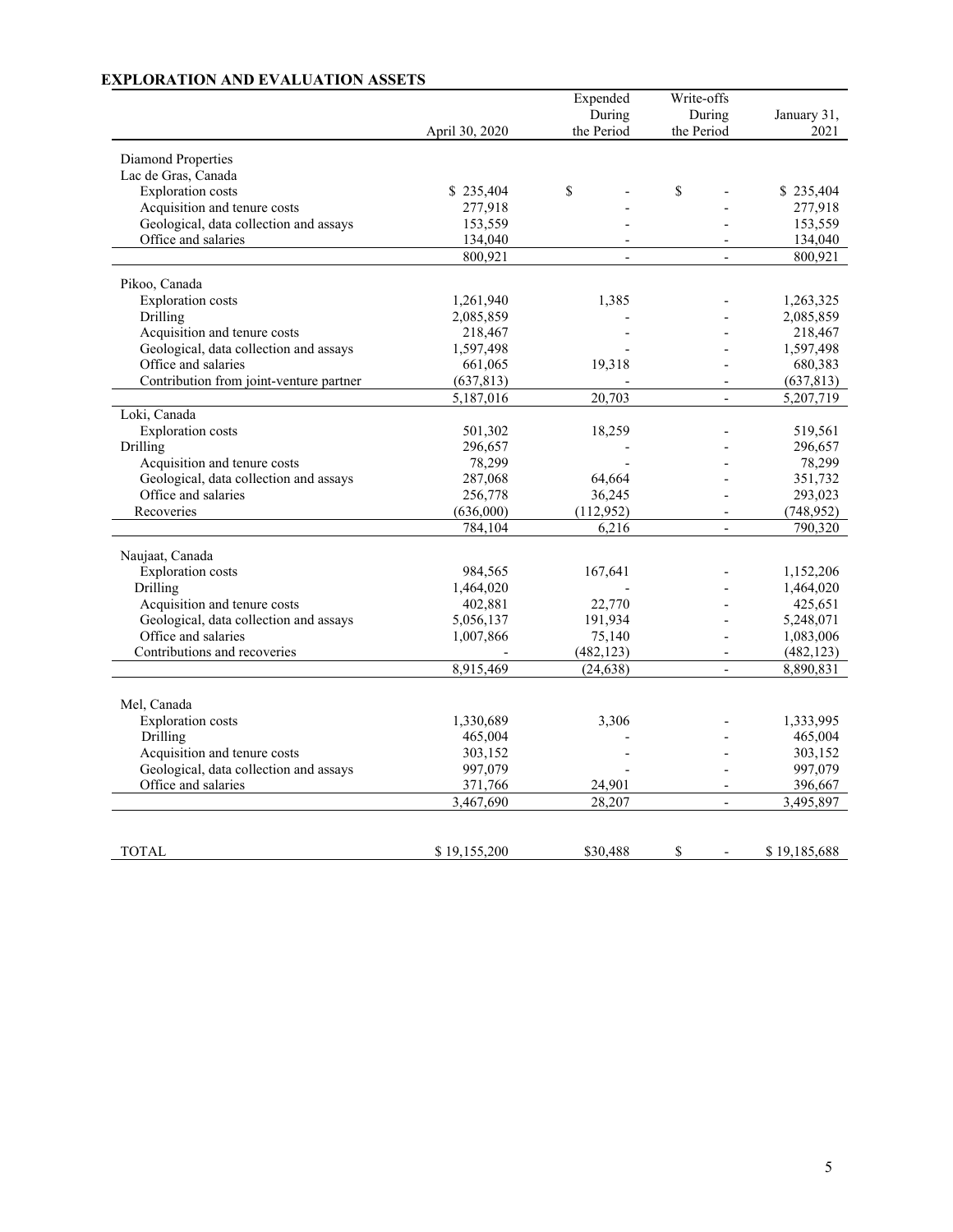Unless otherwise stated below, the Company's Canadian exploration activities are conducted under the supervision of Kenneth Armstrong, P.Geo. (NWT, NU, ON), President and CEO of the Company.

### **Diamond Projects**

### Naujaat diamond project, Nunavut

The Naujaat diamond project is located near the community of Naujaat (Repulse Bay), Nunavut. A total of eight kimberlite pipes (Q1-4, A34, A42, A59, A76, A94, A97 and A152) have been identified within the project as well as a number of laterally extensive kimberlite dyke systems. The Q1-4 kimberlite, located just 7 km from the Company's laydown near the community of Naujaat, is the largest and most diamondiferous of the kimberlites discovered to date and hosts an important population of Type IaA - Ib fancy coloured, yellow to orangey yellow, diamonds.

On May 15, 2013 the Company confirmed an Inferred Mineral Resource for the 12.5 hectare Q1-4 kimberlite to be 26.1 million carats from 48.8 million tonnes total content of kimberlite with an average +1 DTC total diamond content of 53.6 carats per hundred tonnes (cpht) extending from surface to a depth of 205m. Additional resource upside in the form of a target for further exploration was estimated at between 7.9 to 9.3 million carats of diamonds from 14.1 to 16.6 million tonnes total content of kimberlite with an average +1 DTC total diamond content of 56.1 cpht, extending from 205m depth to 305m depth. Mineral resources that are not mineral reserves do not have demonstrated economic viability. The potential quantity and grade of a target for further exploration referred to above is conceptual in nature, there has been insufficient exploration to define a mineral resource, and it is uncertain whether further exploration will result in the target being delineated as a mineral resource. For information on the data verification, exploration information and the resource and target for further exploration estimation procedures please see the technical report dated May 13, 2013 which is available under the Company's profile at www.sedar.com and on the Company's website (www.northarrowminerals.com). The authors of the report were Barb Kupsch, P.Geol. and David Farrow, P.Geo.

Evaluation work completed by the Company since 2014 has included mini-bulk sampling (2014 and 2017) and delineation drilling (2017). Eleven drill holes were completed during the 2017 delineation drill program with approximately 2,440 m of kimberlite core recovered. The holes are part of a planned program to increase confidence in the Q1-4 geological model, including the target for further exploration (TFFE) between 205 and 305m below surface (-135 to -235 meters above sea level "masl") outlined in the most recent May 2013 technical report on the project. Drilling tested all five major phases of the kimberlite and confirmed the kimberlite extends well beyond 305m below surface with the deepest drill hole terminated in kimberlite at a depth of 376 m below surface (approximately -311 masl). A more complete summary of the drilling results can be found in the Company's Management Discussion and Analysis for the years ended April 30, 2018 and 2019.

The Company has collected two bulk samples from Q1-4, including a 210 tonne sample in 2017 of the A88 and Green kimberlite phases, and a 1353 tonne sample (A282014) collected in 2014 from the A28 phase. The 2017 sample was processed as three sub samples: C1 (Green Kimberlite phase), C2 (A88 kimberlite phase) and C3 (Mixed Green and A88). A summary of the diamond recoveries from the 2017 and 2014 bulk samples is provided in the table below, including the proportion of coloured (yellow to orangey yellow) diamonds recovered from the samples.

| Sample               | Weight       | $#$ Diamonds | Carats | Sample Grade         |           | Proportion Yellow Diamonds <sup>1</sup> |
|----------------------|--------------|--------------|--------|----------------------|-----------|-----------------------------------------|
|                      | (Dry tonnes) | $(+1 DTC)$   |        | (cpht <sup>2</sup> ) | By Stones | By Carats                               |
| C1 <sup>3</sup>      | 27.06        | 344          | 8.46   | 31.2                 | $2.6\%$   | $3.1\%$                                 |
| C2 <sup>3</sup>      | 51.73        | 467          | 12.99  | 25.1                 | $9.9\%$   | $9.9\%$                                 |
| $C3^3$               | 131.04       | 1,180        | 42.80  | 32.6                 | 11.6%     | 28.2%                                   |
| $C1+C2+C3^{3,4}$     | 209.84       | 1.991        | 64.25  | 30.6                 | $10.7\%$  | 21.2%                                   |
| A282014 <sup>5</sup> | 1,353.3      | 11,083       | 384.28 | 28.4                 | $9.0\%$   | 21.5%                                   |

<sup>1</sup> includes very pale to pale to intense/dark yellow + green yellow diamonds; same colour breakdown as undertaken for sample A282014.<br><sup>2</sup> carats per hundred tonnes

<sup>3</sup> As reported in North Arrow news release dated February 28, 2018<br><sup>4</sup> total 2017 Pit C sample determined by arithmetic  $5$  As reported in North Arrow news release dated May 5, 2015.

It is management's opinion that Q1-4 represents a compelling under evaluated diamond resource that benefits from its large size and close proximity to tidewater and infrastructure of the Hamlet of Naujaat. The coloured (yellow to orangey yellow) diamonds are a distinguishing characteristic of the Q1-4 diamond population. A study of the nitrogen aggregation characteristics of the coloured diamonds has confirmed they are a distinct population of rare Type IaA - Ib coloured diamonds. In 2015, the Company initiated a polishing exercise on a selection of the coloured diamonds to provide information on their suitability for polishing, potential yield, and final polished colour. Results from this work have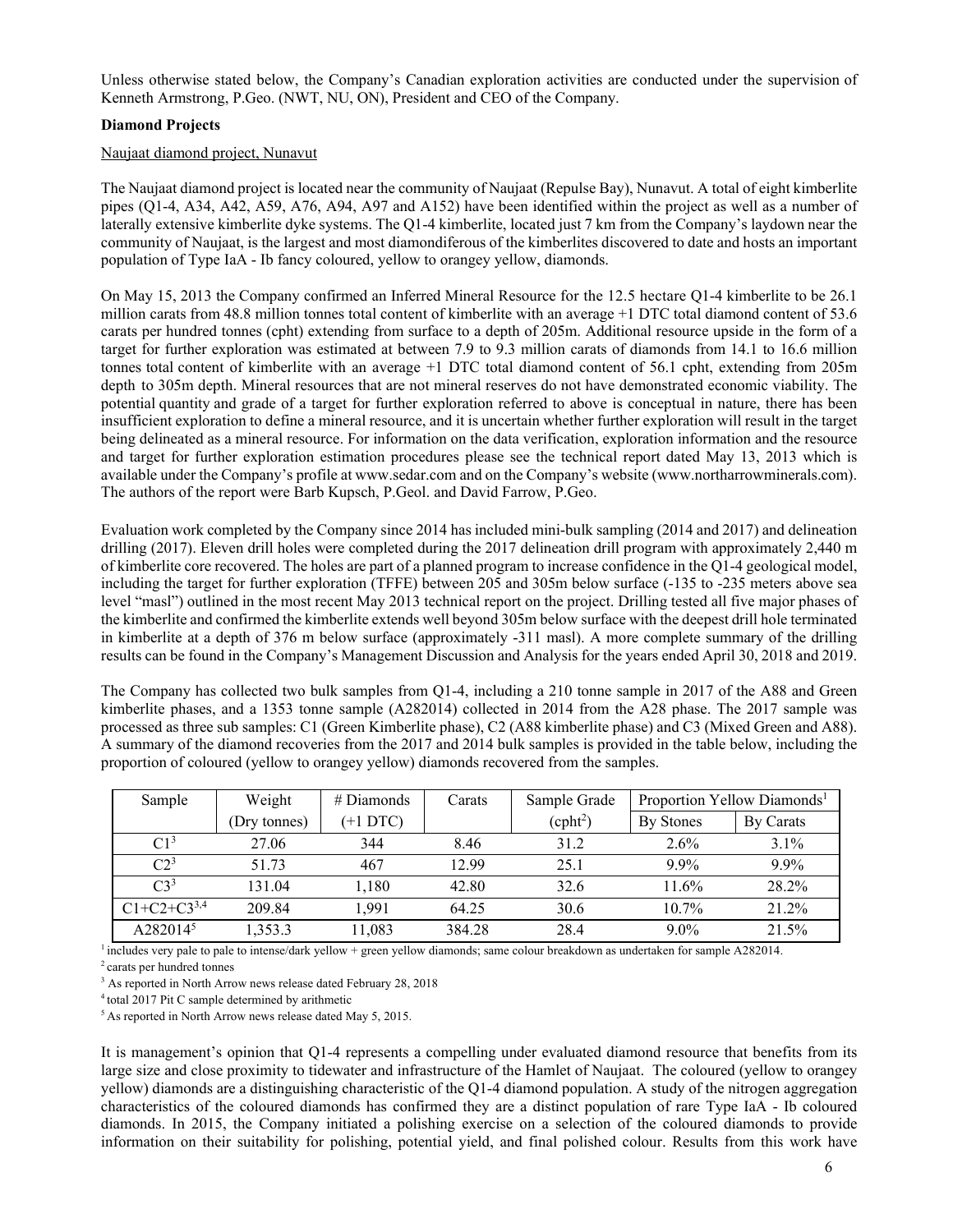confirmed that i) a portion of the yellow diamond population are certifiable fancy orangey yellow diamonds that would be desirable for use in the luxury gem and jewelry trade and ii) the presence of these fancy coloured diamonds could have a significant positive impact on the overall value of the Q1-4 diamond population. During the year ended April 30, 2020 the Company concluded a first pass engineering design and costing study of a small-scale mobile diamond recovery plant that could be used as part of a future bulk sampling program.

The Company has also been working in support of an application by the Hamlet of Naujaat to construct a community access trail extending 14.8 km northeast of the community. The proposed access trail will pass approximately 1.5 km southeast of Q1-4 and would lie entirely within the community's municipal boundaries and the Hamlet has taken the lead on its design and construction as the proposed trail has a number of beneficial social and economic development outcomes for the community. During and subsequent to the nine months ended January 31, 2021, activities supported by the Company have included freshet and wildlife camera studies.

During the nine months ended January 31, 2021 the Company granted Burgundy an option to earn a 40% interest in the project by funding the collection of a \$5,600,000, 1,500 to 2,000t bulk sample from the Q1-4 kimberlite in 2021. Under terms of the initial option agreement, Burgundy has advanced to the Company, as operator, a non-refundable \$300,000 (received) advance on expenditures that was used to purchase and position fuel and other sampling supplies in Naujaat in 2020 (complete). During the nine months ended January 31, 2021 Burgundy notified the Company it had closed a financing sufficient to fund the remaining \$5.3M investment in the 2021 bulk sample program in accordance with the terms of the option agreement, and also advanced to the Company an additional \$141,000 for use on preparations for the bulk sample program. The bulk sample will be collected during the summer months of 2021 and shipped south by sealift for processing and diamond recovery. Final results would be expected in the first quarter of calendar 2022. The Company and Burgundy have also signed a non-binding letter of intent ("LOI") to negotiate a second option agreement under which Burgundy may elect, after completing the 2021 preliminary bulk sample, to earn an additional 20% interest in the Q1-4 diamond deposit by funding the collection of a 10,000 tonne bulk sample.

The Naujaat project is subject to a 0.5% gross overriding royalty ("GOR") and net smelter royalty ("NSR") on diamond, precious metal and base metal production from the project. The holder of this royalty will also receive a payment of \$2.5 million at the time the first royalty payment relating to the project is due.

The Naujaat project is also subject to a 3% NSR on metals and a 3% gross production royalty ("GPR") on the sale of industrial minerals, including diamonds. Subject to a November 2016 amending agreement, the NSR and GPR may each be reduced to 1% subject to future contingent cash payments to the royalty holder totalling \$5.15M and future staged exploration expenditures totalling \$20M.

### Pikoo diamond project, Saskatchewan

l

The Company's 100% owned Pikoo diamond project consists of 39,752 hectares of mineral claims located approximately 140 km east of La Ronge, Saskatchewan. An all-season road to the community of Deschambault Lake comes to within 6 km of the project's southern boundary. Three drilling programs (53 drill holes; 7,369m) have been completed at the project (2013, 2015, and 2016) and a total of 10 discrete kimberlite occurrences have been discovered. Microdiamond testing of five of the kimberlites has confirmed that all are diamondiferous. A full summary of the initial diamond results from these kimberlites can be found in the Company's MD&A's for the years ended April 30, 2014 and 2016 as well as the MD&A for the three months ended July 31, 2016.

The kimberlite occurrences atthe Pikoo project have been discovered at or near the up-ice termination of well-defined kimberlite indicator mineral (KIM) trains. The trains have been geographically described as the South Pikoo target area (1 KIM train; four kimberlite discoveries); North Pikoo area (1 KIM train; 4 kimberlite discoveries) and the East Pikoo area (2 KIM trains, 2 kimberlite discoveries). A fourth target area, called Bear Lake, has been identified on the basis of a cluster of anomalous KIM results from till samples collected in the southern part of the project area. Detailed evaluations of the petrography of the discovered kimberlites in conjunction with diamond results, mineral abundances and core logging information have been conducted and indicate that additional, as yet undiscovered kimberlites are located in both the North Pikoo and South Pikoo areas.

During the nine months ended January 31, 2021 the Company prepared and submitted applications to renew permits for the project in advance of further exploration drilling.

The Pikoo project is subject to a 1% GOR and NSR on diamond, precious metal and base metal production and a contingent cash payment of \$1.25 million owing to the royalty holder at the time the first royalty payment is due.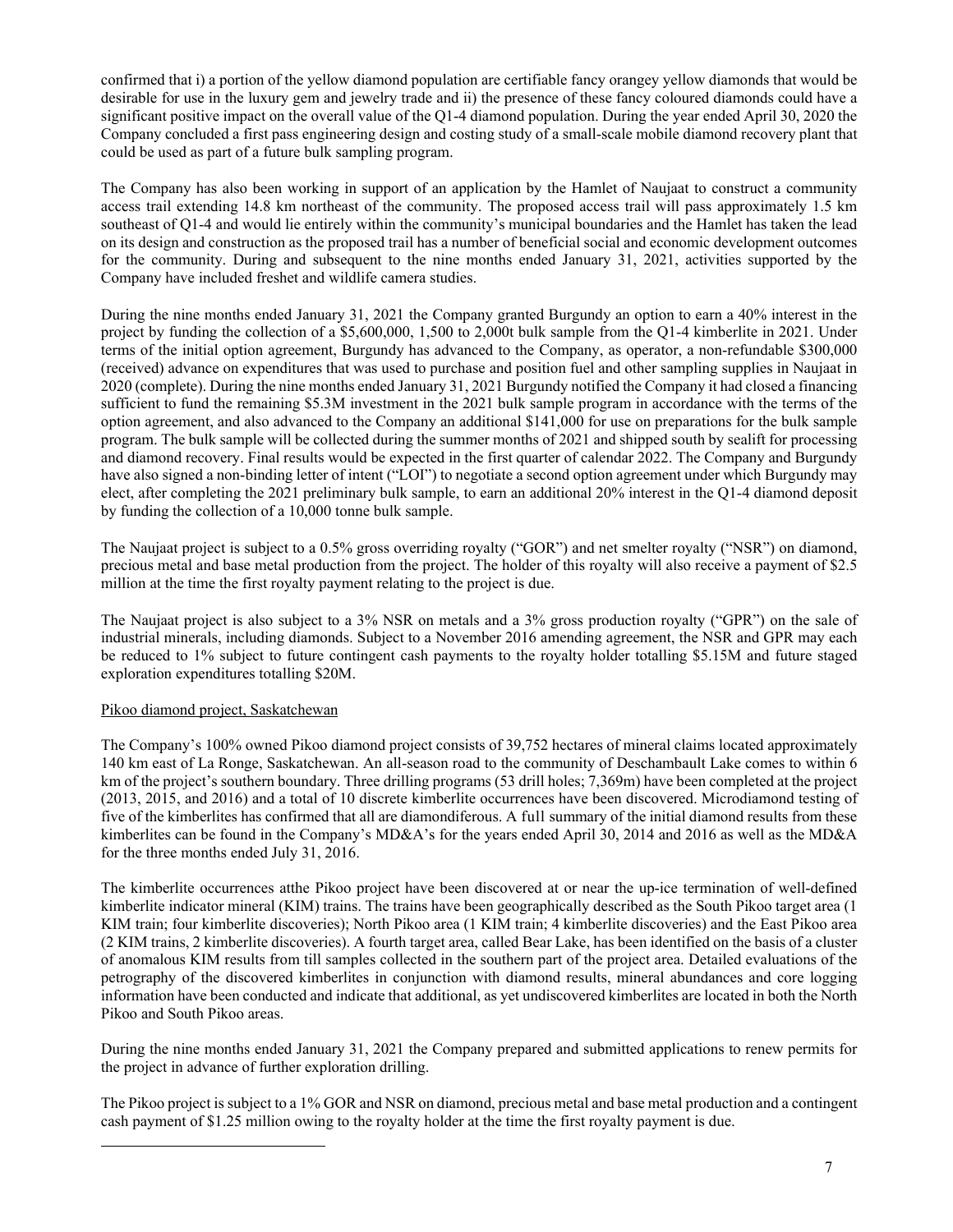# Loki Diamond Project – Northwest Territories

The Loki diamond project consists of 23 mineral claims covering approximately 12,898 ha, acquired by staking between 2013 and 2018 in the Lac de Gras region of the Northwest Territories. The Company holds a 100% interest in these claims, 19 of which are subject to 2% royalties on diamonds and base and precious metals. During the year ended April 30, 2020, the Company completed the sale of additional royalty interests in the Loki Project to Umgeni Holdings International Limited ("Umgeni"). Under the terms of the agreement, Umgeni increased its existing royalty interests in nineteen Loki Project claims to 2% in exchange for the payment of \$266,000 (received). Umgeni is a private company of which Chris Jennings, a director of the Company, is a beneficiary of the sole shareholder.

During and subsequent to the nine months ended January 31, 2021, the company completed a ground geophysics programs, including gravity surveys of the north Loki area as well as kimberlite EG05. The north Loki survey outlined a new target at the up ice termination of a prominent and unsourced regional kimberlite indicator mineral anomaly that forms part of what has historically been known as the south Coppermine Train. Gravity survey results outline an elongate gravity low anomaly, over 400m long by 100m wide. The anomaly has a maximum amplitude of approximately 0.35mGal, which is similar in strength to gravity anomalies associated with some of the known kimberlites in the region, including EG05, which was surveyed during the same program.

The Company is making plans to drill this new north Loki target to test for a kimberlite bedrock source.

These ground geophysics programs were funded in part by \$130,000 grant, awarded to the Company as part of the government of the Northwest Territories Mineral Incentives Program (MIP).

### Lac de Gras Diamond Project – Northwest Territories

The Lac de Gras Diamond project forms a very large, approximately 147,200 ha contiguous block of mineral claims and mining leases located within the Lac de Gras region of the Northwest Territories. The project area directly adjoins the mineral leases that host the Diavik diamond mine, located 10 km to the north, and the mineral claims of the Company's Loki project to the west. The Ekati diamond mine is located within 40 km to the northwest.

The project has been evaluated under a joint venture arrangement between the Company and Dominion Diamond Mines. Dominion has been the joint venture operator and the exploration programs have been managed by Aurora Geosciences of Yellowknife, NT.

During the year ended April 30, 2020 the Company announced the joint venture's first new kimberlite discovery on the property. The summer drill program concluded with a total of 10 drill holes testing 2 target areas. At the first target area, kimberlite (the 'Anchor' kimberlite) was intersected in 6 of 7 drillholes. The kimberlite is described as a a dark grey, fine grain, macrocryst-poor, autolith-rich, segregationary, coherent kimberlite. Three drillholes tested a second target area where kimberlite was not intersected. Caustic fusion results of drill core samples from the Anchor kimberlite have been received as summarized in the following table:

|            |                   |          | <b>Number of Diamonds per Sieve Size (mm Square Mesh Sieve)</b> |          |          |          |          |          |               |  |  |  |
|------------|-------------------|----------|-----------------------------------------------------------------|----------|----------|----------|----------|----------|---------------|--|--|--|
| Kimberlite | Sample            | $+0.075$ | $+0.106$                                                        | $+0.150$ | $+0.212$ | $+0.300$ | $+0.425$ | $+0.600$ | Total         |  |  |  |
|            | Weight            | $-0.106$ | $-0.150$                                                        | $-0.212$ | $-0.300$ | $-0.425$ | $-0.600$ | $-0.850$ | <b>Stones</b> |  |  |  |
|            | $_{\rm{Dry\,Kg}}$ |          |                                                                 |          |          |          |          |          |               |  |  |  |
| Anchor     | 388.15            | 153      | 56                                                              | 20       | 3        | $\theta$ | $\theta$ | $\theta$ | 232           |  |  |  |

The Company reported on January 15, 2020 that the joint venture had approved a 2020 program with a budget of \$3.5M, designed to continue with systematic exploration of the project including at least 2,000m of drilling to test new targets. On February 27, 2020 the Company reported the start of the program, with ground geophysical surveys to be followed by exploration drilling in late spring or summer.

of the CCAA process on February 3, 2021, Dominion sold the Ekati Mine and associated assets that included its interest 8 On March 19, 2020 the Company was notified by Dominion that the 2020 exploration program had been suspended as a result of the Covid-19 pandemic. Subsequent to the notification of suspension of joint venture operations, Dominion filed for creditor protection under the regulations of the Companies' Creditors Arrangement Act ("CCAA") to allow time for the reorganization of its finances with respect to its operating mine and operations in the Northwest Territories. As a result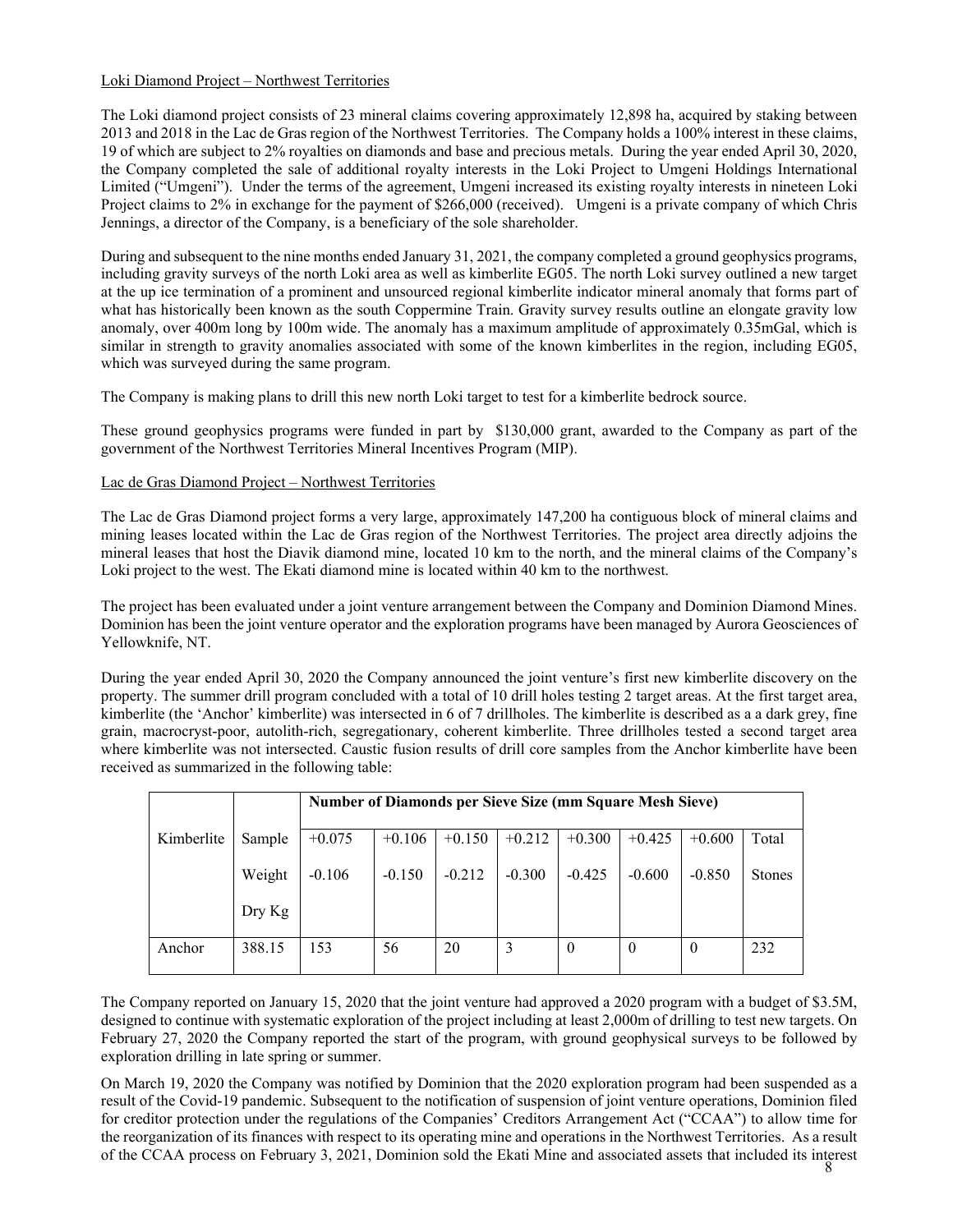in the joint venture to Arctic Canadian Diamond Company Ltd. ("ACDC"). ACDC will continue as operator of the joint venture.

The Company has elected not to contribute its proportionate share of costs to all approved joint venture programs since 2016 including the 2020 program. The joint venture operator elected to fund each of these programs and budgets and the Company estimates its current interest in the joint venture is approximately 22%.

Pursuant to a previous acquisition agreement between the Company and Springbok Holdings Inc. ("Springbok") (Please see the Company's Annual Management Discussion and Analyses for the year ended April 30, 2016 for further details on the acquisition agreement), in the event the Company incurs \$2 million in joint venture expenditures on the Lac de Gras Joint Venture Property, the Company will issue to Springbok that number of common shares of the Company having a value of \$1 million.

### Mel Diamond Project – Nunavut

The Company maintains a 100% interest in the Mel diamond project. The project consists of approximately 56,075 hectares on the Melville Peninsula, Nunavut, approximately 140 km south of the community of Hall Beach and 210 km northeast of the community of Naujaat. The property is located within 18 km of tidewater and hosts several well defined kimberlite indicator mineral (KIM) trains. On October 16, 2017, the Company announced the prospecting discovery of the diamondiferous ML8 kimberlite near the up-ice termination of the northernmost KIM train. ML8 was identified in subcrop and float and a total of 23 diamonds greater than the 0.106mm sieve size were recovered from caustic fusion analyses of a 62.1 kg composite sample of the kimberlite.

During the year ended April 30, 2019 the Company completed the first ever exploration drilling of this new kimberlite field as well as work focused on the generation of new targets through till sampling and geophysical surveys. Six holes (787.5m) were drilled with kimberlite intersected in five holes testing the ML8 and ML345 targets. Details of the 2018 drill program and its results can be found in the Company's Management Discussion and Analysis for the Year ended April 30, 2019.

On November 13, 2018 and January 24, 2019, the Company reported the results of caustic fusion processing of 208 kg of ML8(Upper) kimberlite collected from the same subcropping location as the 2017 discovery. Results were also reported for 24 kg of kimberlite from ML(Lower) in drill hole 18-ML-03. The results are summarized in the following table along with the 2017 microdiamond results:

| Sample | Body            | Sample            | $+0.106$     | $+0.150$ | $+0.212$ | $+0.300$ | $+0.425$ | $+0.600$ | $+0.850$ | Total         |
|--------|-----------------|-------------------|--------------|----------|----------|----------|----------|----------|----------|---------------|
| Year   |                 | Weight            | $-0.150$     | $-0.212$ | $-0.300$ | $-0.425$ | $-0.600$ | $-0.850$ | $-1.18$  | <b>Stones</b> |
|        |                 | $_{\rm{Dry\,Kg}}$ |              |          |          |          |          |          |          |               |
| 2018   | ML <sub>8</sub> | 24.15             | $\mathbf{0}$ |          | $\theta$ |          |          |          |          | 8             |
|        | $(Lower)*$      |                   |              |          |          |          |          |          |          |               |
| 2018   | ML8             | 79.48             | 4            | 4        | 4        | $\theta$ | 0        |          |          | 13            |
|        | $(Upper)*$      |                   |              |          |          |          |          |          |          |               |
| 2018   | ML8             | 129.0             |              | Q        | 8        | $\sigma$ |          |          |          | 33            |
|        | $(Upper)$ **    |                   |              |          |          |          |          |          |          |               |
| 2017   | ML8             | 62.1              | 9            | 3        |          | 4        | $\theta$ |          |          | 23            |
|        | $(Upper)$ ***   |                   |              |          |          |          |          |          |          |               |

*\* Reported in North Arrow news release dated January 24, 2019* 

*\*\*Reported in North Arrow news release dated November 13, 2018* 

*\*\*\* Previously reported in North Arrow news release dated October 17, 2017* 

*ML8 (Upper) samples collected at surface as float and/or subcrop* 

Detailed till sampling was also completed during the 2018 field program with 447 samples providing complete coverage of the entire Mel Project area. Positive sample results have expanded targets in both the North Mel and South Mel KIM target areas. Next steps for the project include, subject to funding, additional prospecting and till sampling to better define target areas, as well as further geophysics to better define drill targets at the head(s) of more well-defined KIM trains.

The Mel project is subject to a 1% GOR held by Anglo Celtic Exploration Ltd. (the "ACEL GOR"), a private company controlled by D. Grenville Thomas, a director of the Company. The Company retains the right to buy back half of the ACEL GOR (0.5%) for \$1 million at any time.

Effective January 13, 2021, the Company entered into an agreement with StrategX Elements Corp ("StrategX") to sell to StrategX the non-diamond mineral rights in the Mel Property for consideration of a 1% GOR on the non-diamond production and 100% of the rights to any diamond discoveries in a 435,000 ha area of interest surrounding the property ("StrategX AOI") . StrategX retains a 2% GOR on any diamond production in the StrategX AOI, reduced to 1% wherever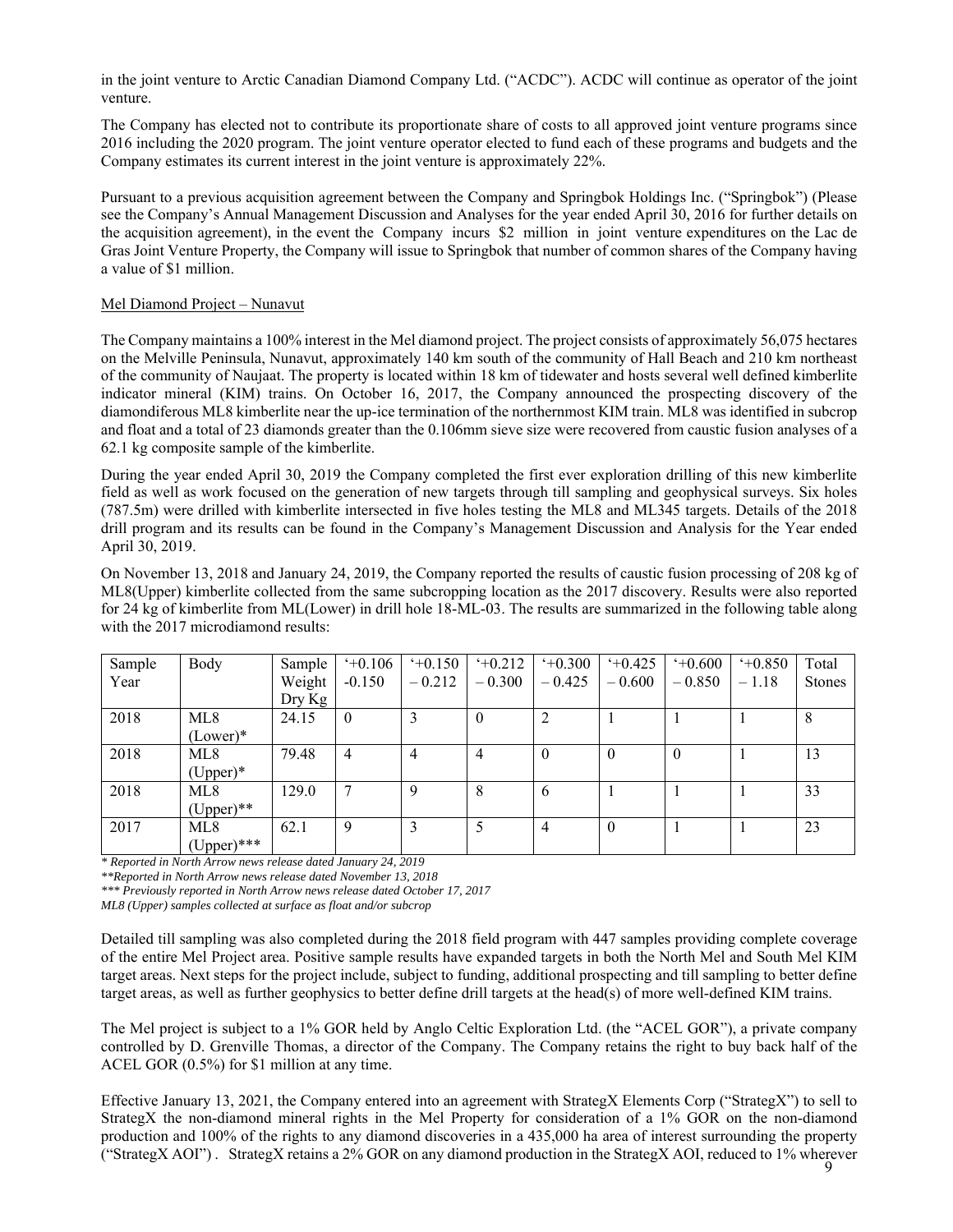the ACEL GOR applies. North Arrow retains the right to purchase 50% of StrategX's GOR for \$2,000,000. StrategX retains the right to purchase 50% of the North Arrow GOR for \$1,000,000.

#### Luxx Diamond Project – Nunavut

The Company maintains a 100% interest in the Luxx diamond project, Nunavut. The project was acquired to cover unexplained KIM trains identified from public datasets and consists of approximately 2,300 acres on the tidewater of Chesterfield Inlet, approximately 60 km from the community of Chesterfield Inlet and 100 km north of the community of Rankin Inlet. The project includes at least one, and possibly three KIM trains comprised of Mg-ilmenite, pyrope and eclogitic garnet. The Company presently has the required permits to allow for exploration drilling of targets on the property.

The Luxx project is subject to a 1% GOR held by Anglo Celtic Exploration Ltd., a private company controlled by D. Grenville Thomas, a director of the Company. The Company retains the right to buy back half of the GOR (0.5%) for \$1 million at any time.

#### **Gold and Other Projects**

#### Hope Bay ORO Gold Project – Nunavut

The Company's 100% owned ORO gold property is located in the Hope Bay Volcanic Belt (HBVB) in Nunavut and is strategically located on tide water covering the northern end of the HBVB, approximately 3.25km to the north of Agnico Eagle's Doris gold mine. Gold mineralization at the Doris gold mine occurs along a well-defined stratigraphic volcanic contact, which extends northward onto the ORO property. The ORO property hosts numerous gold showings and potentially gold bearing structures including the Elu shear zone and Wombat zone.

### **FINANCIAL CONDITION, LIQUIDITY, CAPITAL RESOURCES, OPERATIONS AND FINANCIAL RESULTS**

#### **Overall performance**

|                                                                                  |   | <b>January 31, 2021</b>             |   | April 30, 2020                     | April 30, 2019                      |
|----------------------------------------------------------------------------------|---|-------------------------------------|---|------------------------------------|-------------------------------------|
| <b>Current assets</b><br><b>Non-current assets</b><br><b>Current liabilities</b> | S | 293,703<br>19,231,473<br>(440, 465) | S | 704.676<br>19,266,186<br>(477,100) | 648,992<br>18,830,423<br>(496, 517) |
| <b>Long-term Liabilities</b>                                                     |   | (1,740)                             |   | (4,164)                            |                                     |
| Shareholders' equity                                                             | S | 19,082,971                          | S | 19,489,598                         | 18,982,898                          |

#### **Financing/Use of Proceeds**

On July 31, 2019, the Company issued 17,904,286 units at a price of \$0.07 per unit for gross proceeds of \$1,253,300. Each unit consisted of one common share and a transferrable warrant that entitles the holder to purchase one additional common share at a price of \$0.10 for a period of 60 months. Finders' fees and costs of \$24,464 were payable in connection with the private placement. At July 31, 2019 the Company's market price was \$0.06 per share: accordingly, \$179,043 of the proceeds were assigned to the value of the warrants under the residual method.

Effective February 17, 2021, the Company entered into a loan agreement with Anglo Celtic Exploration Ltd. ("Anglo Celtic") to provide North Arrow an unsecured loan of \$400,000 (the "loan"). Anglo Celtic is a private company controlled by D. Grenville Thomas, a director of the Company. The Loan is to be repaid in full by February 16, 2022 and carries an interest rate of 10% per annum with accrued interest to be paid at the time of the repayment. As further consideration for agreeing to advance the Loan, North Arrow issued to Anglo Celtic 1,000,000 common shares pursuant to the rules and regulations of the TSX Venture Exchange. Proceeds of the Loan will be used to advance the Company's exploration projects and for general working capital.

#### **Results of Operations**

During the three and nine months ended January 31, 2021 (the "current quarter and the current period"), the Company recorded losses of \$182,970 or \$0.00 per share and \$442,044 or \$0.00 per share respectively. This is compared with losses of \$258,234 or \$0.00 per share and \$607,629 or \$0.01 per share respectively for the three and nine months ended January 31, 2020 (the "comparative quarter and comparative period").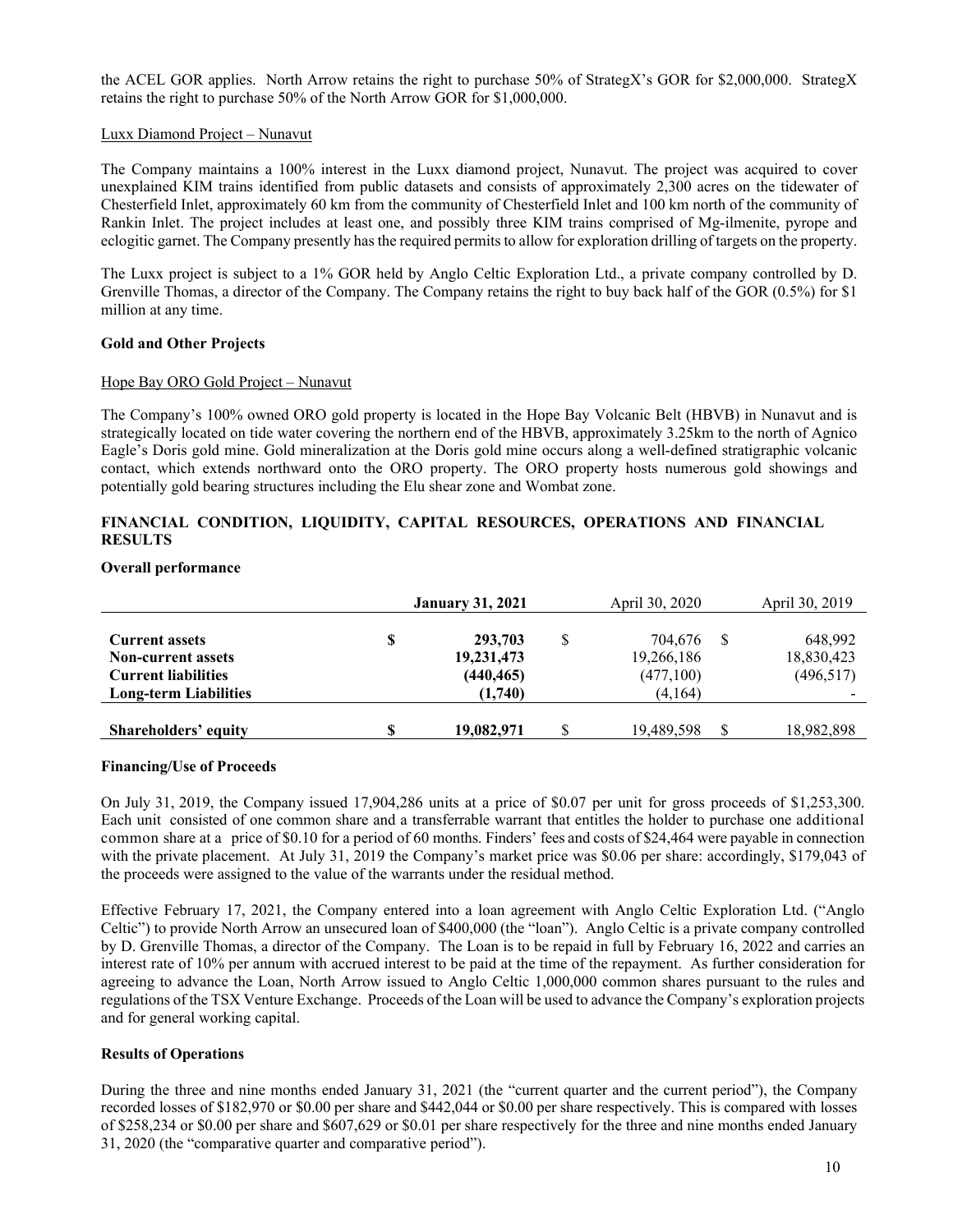Expenses for the current quarter were \$187,556 (comparative quarter - \$254,245) a decrease of \$66,689 from the comparative quarter. The decrease in expenses during the current quarter was largely related to reduced share-based compensation \$10,873 (comparative quarter - \$67,419), reduced salary and benefits \$96,641 (comparative quarter \$114,277) and reduced advertising and promotion \$11,632 (comparative quarter \$23,003). These costs reductions were offset by increased property investigation costs \$22,468 (comparative quarter - \$2,776). The changes in the Company's expenses were a result the Company cutting variable costs and concentrating on reviewing prospective projects.

During the current quarter the Company recorded gains of \$4,489 (comparative quarter – loss of \$7,000) on marketable securities.

Expenses for the current period were \$528,575 (comparative period - \$627,228) a decrease of \$98,653 from the comparative period. The decrease in expenses during the current period was largely related to reduced share-based compensation \$35,417 (comparative period - \$123,603), reduced advertising and promotion \$20,329 (comparative period \$45,828) and reduced office costs \$41,418 (comparative period - \$60,594) offset by increased property investigation costs \$75,374 (comparative period - \$18,765).

During the current period the Company recorded gains of \$85,967 (comparative period - \$13,289) on marketable securities.

### **Summary of quarterly results**

The following table sets out selected unaudited quarterly financial information of North Arrow and is derived from the Company's unaudited quarterly consolidated financial statements prepared by management. The Company's interim financial statements are prepared in accordance with IFRS and are expressed in Canadian dollars.

| <b>Ouarter Ending</b> | Interest Income |       |    | Income or (Loss)<br>from Continued<br>Operation and Net<br>Income (Loss) |    | Basic Earnings<br>(Loss) per share<br>from Continued<br>Operation and Net<br>Income (Loss) | Earnings (Loss) per<br>share |
|-----------------------|-----------------|-------|----|--------------------------------------------------------------------------|----|--------------------------------------------------------------------------------------------|------------------------------|
|                       |                 |       |    |                                                                          |    |                                                                                            |                              |
| January 31, 2021      | \$              | 97    | S  | (182, 970)                                                               | S  | $(0.00)$ \$                                                                                | (0.00)                       |
| October 31, 2020      | \$              | 276   | S  | (152, 231)                                                               | S  | $(0.00)$ \$                                                                                | (0.00)                       |
| July 31, 2020         | \$              | 191   | S  | (106, 843)                                                               | S  | $(0.00)$ \$                                                                                | (0.00)                       |
| April 30, 2020        | \$              | 931   | \$ | (263, 262)                                                               | \$ | $(0.00)$ \$                                                                                | (0.00)                       |
| January 31, 2020      | \$              | 3.011 | S  | (258, 234)                                                               | S  | $(0.00)$ \$                                                                                | (0.00)                       |
| October 31, 2019      | S               | 2,100 | \$ | (168, 149)                                                               | \$ | $(0.00)$ \$                                                                                | (0.00)                       |
| July 31, 2019         | S               | 250   | S  | (181,246)                                                                | S  | $(0.00)$ \$                                                                                | (0.00)                       |
| April 30, 2019        | S               | 1,704 | S  | (673, 271)                                                               | S  | $(0.01)$ \$                                                                                | (0.01)                       |

#### **Variations in Quarterly Results**

The Company's quarterly results can be affected by many factors such as seasonal fluctuations, variations in capital markets, the write-off of capitalized amounts, stock-based compensation costs, tax recoveries and legal matters.

The \$182,970 loss for the third quarter of fiscal 2021 reflects the Company's ongoing administration costs, share based compensation costs of \$10,873 and gains of \$4,489 on marketable securities.

The \$152,231 loss for the second quarter of fiscal 2021 reflects the Company's ongoing administration costs, share based compensation costs of \$11,661 and gains of \$14,562 on marketable securities.

The \$106,843 loss for the first quarter of fiscal 2021 reflects the Company's ongoing administration costs, share based compensation costs of \$12,883 and gains of \$66,916 on marketable securities.

The \$263,262 loss for the fourth quarter of fiscal 2020 reflects the Company's ongoing administration costs, the effects of IFRS 16 and share based compensation costs of \$25,152.

The \$258,234 loss for the third quarter of fiscal 2020 reflects the Company's ongoing administration costs, increased depreciation on leased assets as a result of the adoption of IFRS 16 and share-based compensation of \$67,419.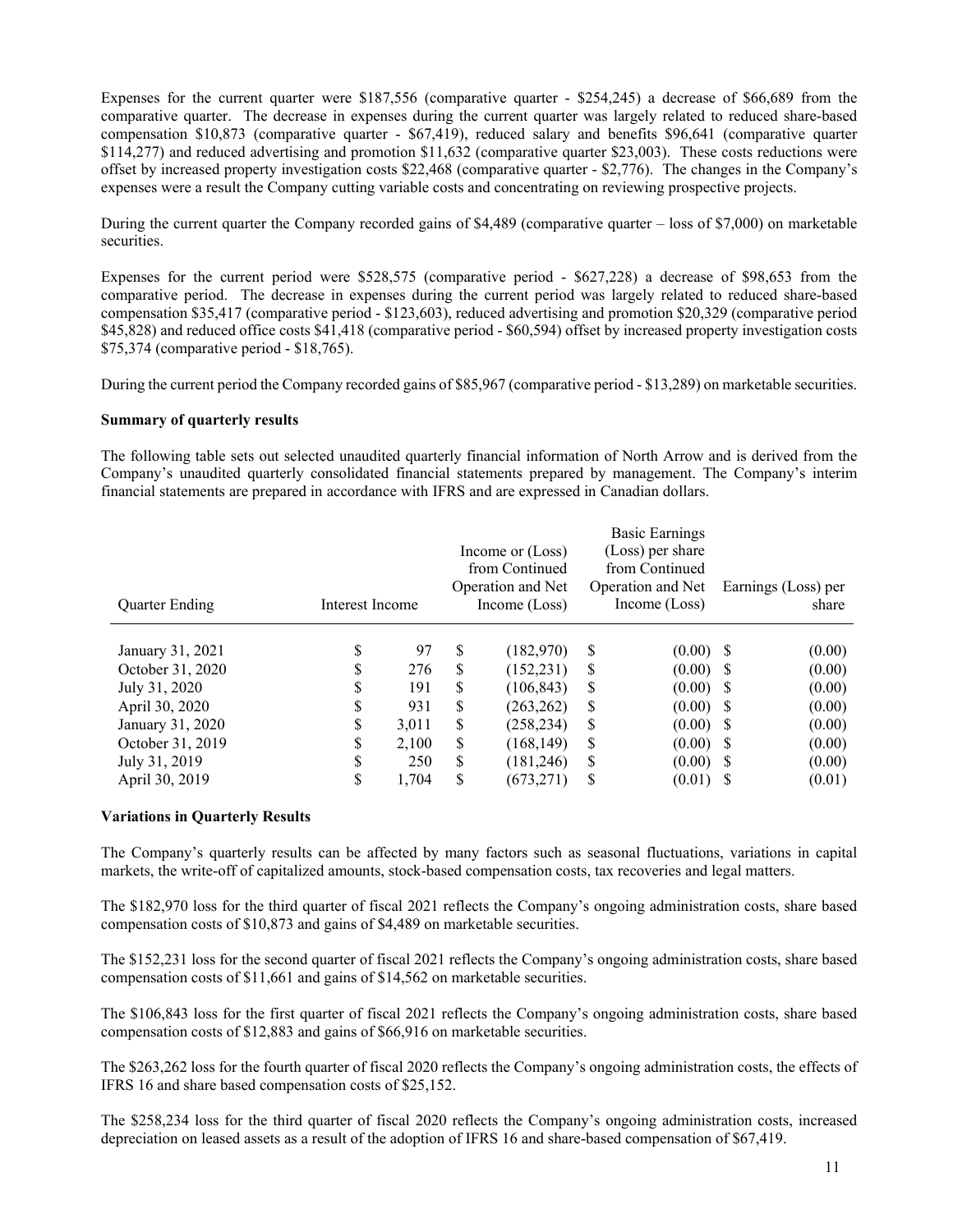The \$168,149 loss for the second quarter of fiscal 2020 reflects the Company's ongoing administration costs, increased depreciation on leased assets as a result of the adoption of IFRS 16 and share-based compensation of \$16,149.

The \$181,246 loss for the first quarter of fiscal 2020 reflects the Company's ongoing administration costs, increased depreciation on leased assets as a result of the adoption of IFRS 16 and share-based compensation of \$40,035.

The \$673,271 loss for the fourth quarter of fiscal 2019 reflects the Company's ongoing administration costs, the write-off of \$355,247 of exploration and evaluation assets and share based compensation costs of \$112,429.

### **Financial Position January 31, 2021 compared to April 30, 2020**

At January 31, 2021, the Company had cash of \$234,993, exploration and evaluation assets of \$19,185,688, current liabilities of \$440,465 and shareholders' equity of \$19,082,971. These amounts are compared to cash of \$579,550, exploration and evaluation assets of \$19,155,200, current liabilities of \$477,100 and shareholders' equity of \$19,489,598 at April 30, 2020. The reduction in the Company's financial position is largely a result of not raising funds during the Covid pandemic while continuing operations. Subsequent to January 31, 2021, the Company arranged a \$400,000 loan with a company controlled by a director to provide funding for continued exploration and general working capital.

During the current period the Company's activities focused on the successful negotiation of an option agreement on its Naujaat project, the activities related to preparing for a 2021 Naujaat field season and continued exploration and evaluation of other projects.

### **Liquidity**

At January 31, 2021 the Company had working capital deficiency of \$146,762 compared to working capital of \$227,576 at April 30, 2020. The decrease in working capital is largely a result of funding ongoing operations. Included in accounts payable and accrued liabilities is a \$241,000 provision for the demobilization costs related to the Mel project in Nunavut. The \$241,000 provision is an estimate of costs required to demobilize the project's related exploration equipment should the Company not undertake additional drilling within the next year.

During the current period the Company's cash position decreased \$344,557 (comparative period – increased - \$284,895) as a result of cash expenditures of \$383,771 (comparative period - \$494,825) and \$53,691 (comparative period – receipts of \$1,168,783) spent on operating and financing activities respectively. These cash expenditures were reduced by net receipts of \$92,905 (comparative period – expenditures of \$389,063) from investing activities which reflected proceeds received from the sale of marketable securities and funds advanced under the Burgundy Diamond Mines Limited agreement. Effective June 1, 2020 the Company entered into an option agreement with Burgundy Diamond Mines Limited on the Naujaat project and has received advances of \$441,000 to position fuel and other items to the project.

#### **Operating activities**

During the current period the Company's operating activities used \$383,771 (comparative period - \$494,825) of cash. The use of cash in operating activities during the current period reflects the Company's funding of a loss of \$442,044 (comparative period – \$607,629) adjusted for non-cash gains and expenditures and an increase in cash of \$37,626 (comparative period – use of \$68,231) resulting from changes in receivables, prepaid expenses and accounts payable.

The non-cash gain and expenditure adjustments to the operating loss consist of share-based compensation \$35,417 (comparative period - \$123,603), depreciation \$67,288 (comparative period - \$66,971), finance costs \$3,909 (comparative period - \$3,750) and a gain of \$85,967 (comparative period – \$13,289) on marketable securities.

#### **Investing activities**

During the current period the Company's investing activities provided \$92,905 (comparative period – use of \$389,063) of cash. The cash provided by investing activities was a result of proceeds of \$135,384 (comparative period - \$70,581) received from the sale of marketable securities less net exploration expenditures of \$40,392 (comparative period - \$459,644) and equipment purchases of \$2,087 (comparative period - \$nil).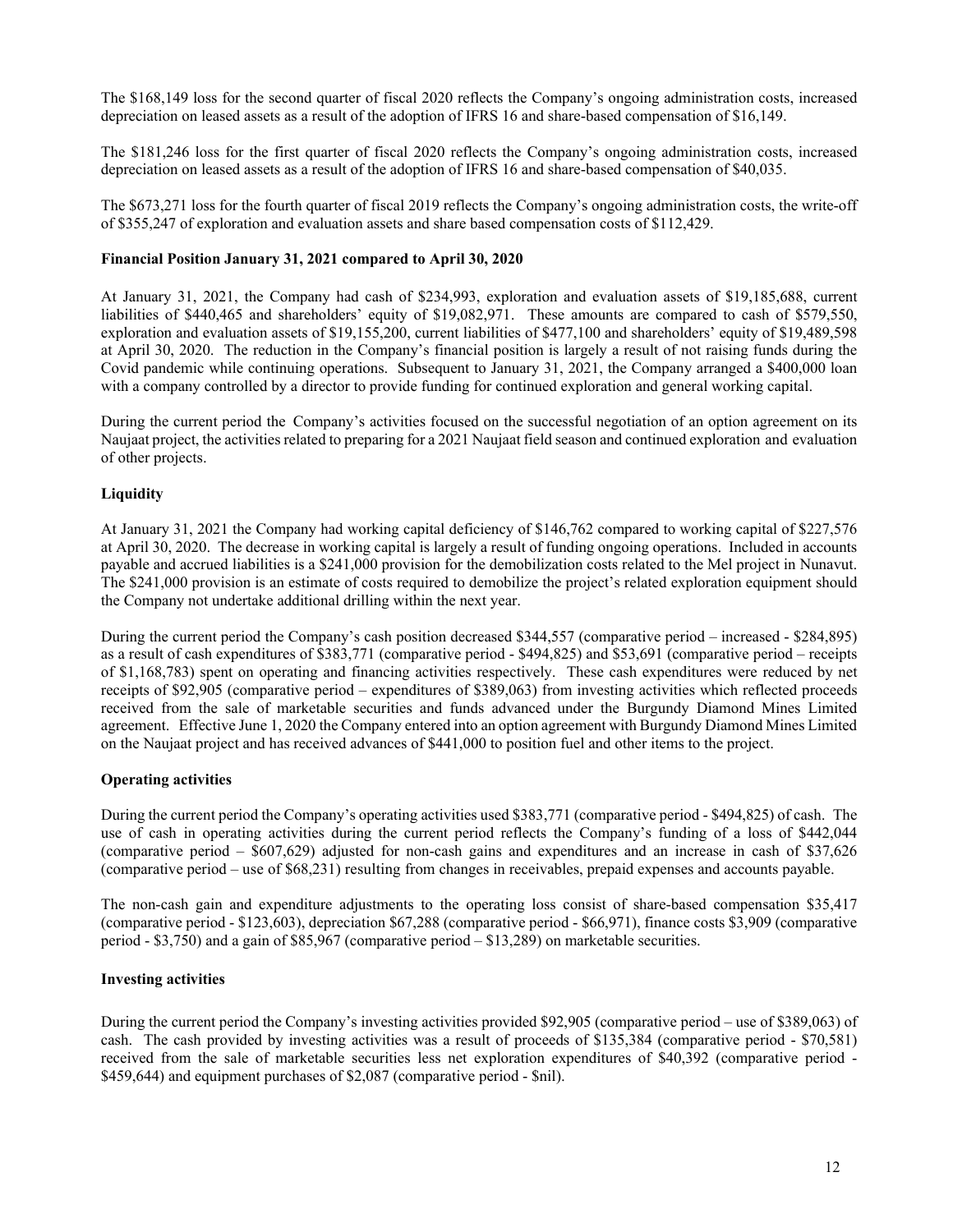#### **Financing activities**

During the current period the Company's financing activities used \$53,691 (comparative period - received \$1,168,783) of cash. During the current period the Company did not complete a private placement financing (comparative period – raised \$1,228,836) and made payments of \$53,691 (comparative period - \$60,053) related to its lease agreements.

### **Capital Resources**

The Company's financial condition and future prospects are significantly affected by overall economic conditions. The Company has no source of operating revenue and relies on equity financings, joint ventures and warrant and stock option exercises to further exploration on its properties.

The Company's long-term financial success is dependent on management's ability to discover and develop economically viable mineral deposits. Actual funding requirements may vary from those planned due to a number of factors, including the progress of exploration activity and the Company's ability to raise additional funds on favourable terms. Management recognizes there will be risks involved that may be beyond their control. The Company intends to continue to use various strategies to minimize its dependence on equity capital, including the securing of joint venture partners where appropriate.

The Company's ability to generate cash is very much affected by the current market conditions, its share price and thirdparty interest in its assets. In the current equity market, funds for companies at an early/grass-roots stage of exploration are limited and dilution to existing shareholders from an equity financing increases as the share price decreases. The Company has limited credit facilities that could be used for ongoing operations because it has no operating cash flow.

In order to finance the Company's exploration programs and to cover administrative and overhead expenses, the Company raises money through equity sales, from the exercise of convertible securities, through debt and, in the past, from the sale of investments. Although the Company has had past success in obtaining financing, there can be no such assurance that it will be able to obtain adequate financing in the future or that the terms of any financing will be favourable. Many factors influence the Company's ability to raise funds, including the state of the resource market and commodities prices and, the climate for mineral exploration.

The Company's management actively manages its landholdings in an effort to keep those landholdings with the greatest exploration potential in good standing for as long as possible. The Company's management regularly reviews its cash position against future plans and makes decisions regarding these plans accordingly.

The Company is seeking to minimize variable expenses to the extent possible and may seek joint venture partners to continue to further exploration of its mineral properties.

### **Risks and Uncertainties**

Industry

An investment in natural resource companies involves a significant degree of risk. The degree of risk increases substantially where the Company's properties are in the exploration as opposed to the development stage. Investment in the securities of the Company should be considered as highly speculative due to the nature of the Company's business. The following additional risk factors should be given special consideration.

### Exploration, Development and Mining Risks

Exploring and developing mineral resource projects bears a high potential for all manner of risks. Additionally, few exploration projects successfully achieve development due to factors that cannot be predicted or foreseen. Moreover, even one such factor may result in the economic viability of a project being detrimentally impacted such that it is neither feasible nor practical to proceed. Mineral exploration involves many risks, which even a combination of experience, knowledge and careful evaluation may not be able to overcome. Operations in which the Company has a direct or indirect interest will be subject to all the hazards and risks normally incidental to exploration, development and production of diamonds and base/precious metals, any of which could result in work stoppages, damage to property, and possible environmental damage. If any of the Company's exploration programs are successful, there is a degree of uncertainty attributable to the calculation of resources and reserves and the corresponding grades that could be mined or dedicated to future production. Until reserves are actually mined and processed, calculations of quantity and grade must be considered as estimates only. In addition, the quantity of resources and reserves may vary depending on diamond or metal prices. Any material change in resources and reserves, including grade or recovery ratio, may affect the economic viability of the Company's properties. In addition, there can be no assurance that diamond and metal recoveries in small-scale laboratory tests will be duplicated in larger scale tests under on-site conditions or during production. The Company closely monitors its activities and those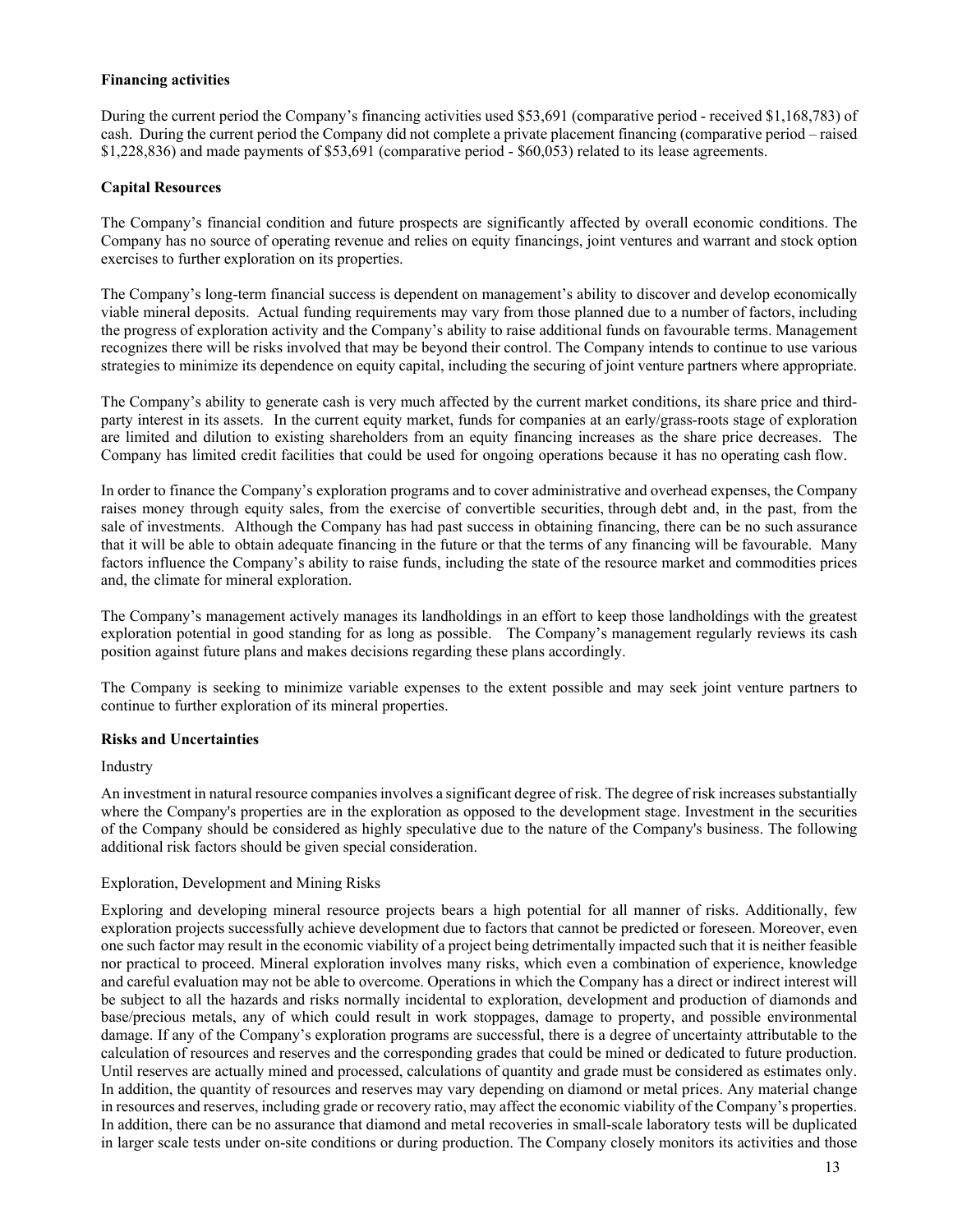factors, which could impact them, and employs experienced consulting, engineering, and legal advisors to assist in its risk management reviews.

The Company's properties are currently being assessed for exploration and as a result, the Company has no source of operating cash flow. Failure to obtain additional financing could result in a delay or indefinite postponement of further exploration. Development of the Company's mineral properties will only follow upon obtaining satisfactory exploration results. Mineral exploration and development involves a high degree of risk and few properties that are explored are ultimately developed into producing mines. There is no assurance that the Company's mineral exploration and development activities will result in any discoveries of mineralization that can be converted into resources or reserves. The long-term profitability of the Company's operations will be in part directly related to the cost and success of its exploration programs, which may be affected by a number of factors. Substantial expenditures are required to establish resources and reserves through drilling, to develop metallurgical processes to extract the metal or diamonds, in the case of new properties, to develop the mining and processing facilities and infrastructure at any site chosen for mining. Although substantial benefits may be derived from the discovery of a major mineralized deposit, no assurance can be given that minerals will be discovered in sufficient quantities to justify commercial operations or that the funds required for development can be obtained on a timely basis.

### Foreign Operation Risks

Historically, the majority of the Company's expenses have been denominated in Canadian Dollars so its exposure to foreign exchange risk has been limited. Exploration activities outside of Canada can expose the Company to foreign exchange risk. Presently, the Company does not have foreign operations or use foreign-exchange contracts to mitigate this risk, but that may change in future, depending upon the size of the Company's exploration programs denominated in currencies other than the Canadian Dollar.

#### Insurance

The Company's involvement in the exploration for mineral properties may result in the Company becoming subject to liability for pollution, property damage, personal injury or other hazards. Although the Company may have insurance to address many risks, such insurance has limitations on liability that may not be sufficient to cover the full extent of such liabilities. In addition, such risks may not, in all circumstances be insurable or, in certain circumstances, the Company may elect not to obtain insurance to deal with specific risks due to the high premiums associated with such insurance or other reasons. The payment of such uninsured liabilities would reduce the funds available to the Company. The occurrence of a significant event that the Company is not fully insured against, or the insolvency of the insurer of such event, could have a material adverse effect on the Company's financial position, results of operations or prospects.

### Environmental Risks

All phases of the mineral exploration and development business present environmental risks and hazards and are subject to environmental legislation. Environmental legislation provides for, among other things, restrictions and prohibitions on spills, releases or emissions of various substances used and or produced in association with mineral exploration and mining operations. The legislation also requires that facility sites be operated, maintained, abandoned and reclaimed to the satisfaction of applicable regulatory authorities. Compliance with such legislation can require significant expenditures and a breach may result in the imposition of fines and penalties, some of which may be material. Environmental legislation is evolving in a manner expected to result in stricter standards and enforcement, larger fines and liability and potentially increased capital expenditures and operating costs. The discharge of pollutants into the air, soil or water may give rise to liabilities to foreign governments and third parties and may require the Company to incur costs to remedy such discharge. No assurance can be given that the application of environmental laws to the business and operations of the Company will not result in a curtailment of production or a material increase in the costs of production, development or exploration activities or otherwise adversely affect the Company's financial condition, results of operations or prospects.

#### Prices, Markets and Marketing of Diamonds and Base/Precious Metals

The Company's revenues, if any, are expected to be in large part derived from the mining and sale of diamonds and base/precious metals or interests related thereto. The price of those commodities has fluctuated widely, particularly in recent years, and is affected by numerous factors beyond the Company's control including international economic and political trends, expectations of inflation, currency exchange fluctuations, interest rates, global or regional consumptive patterns, speculative activities, increased production due to new mine developments and improved mining and production methods. The effect of these factors on the price of diamonds and base/precious metals, and therefore the economic viability of any of the Company's exploration projects, cannot accurately be predicted.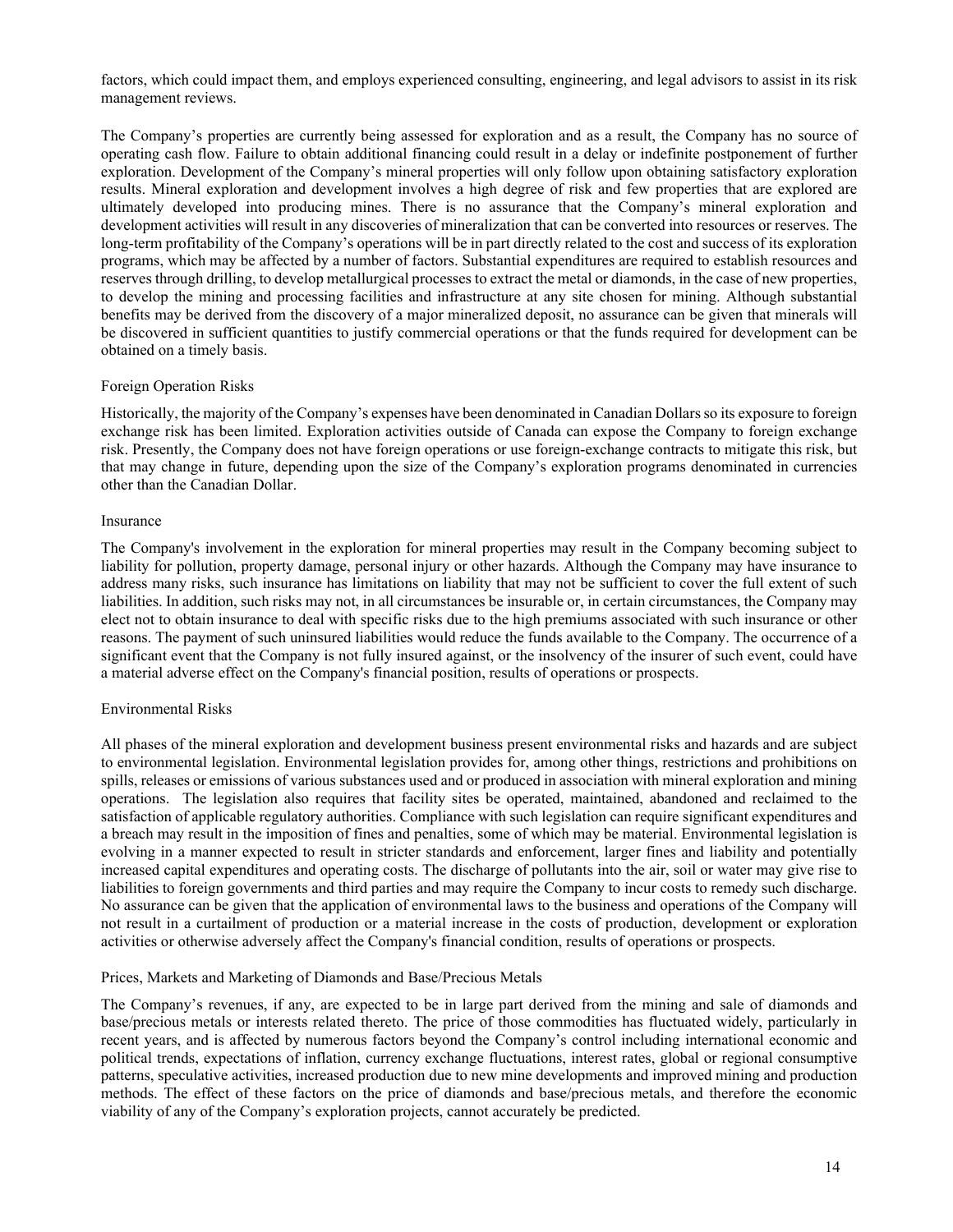The marketability of any minerals acquired or discovered may be affected by numerous factors which are beyond the control of the Company and which cannot be accurately predicted, such as the proximity and capacity of milling facilities, mineral markets and processing equipment and governmental regulations including regulations relating to royalties, allowable production and importing and exporting of minerals.

### Substantial Capital Requirements and Liquidity

The Company anticipates that it will make substantial capital expenditures for the acquisition, exploration, development and production of its mineral properties in the future. The Company currently has no revenue and may have limited ability to expend the capital necessary to undertake or complete future drilling programs. There can be no assurance that debt or equity financing, or cash generated by operations will be available or sufficient to meet these requirements or for other corporate purposes or, if debt equity financing is available, that it will be on terms acceptable to the Company. Moreover, future activities may require the Company to alter its capitalization significantly. The inability of the Company to access sufficient capital for its operations could have a material adverse effect on the Company's financial condition, results of operations or prospects.

#### Issuance of Debt

From time to time the Company may enter into transactions or activities that may be financed with debt which could impair the Company's ability to obtain additional financing in the future. The inability of the Company to access sufficient capital for the repayment of any debt could have a material effect on the Company's financial condition, results of operations or prospects.

### **Outstanding Share Data**

The Company's authorized capital is unlimited common shares without par value.

As at March 23, 2021, the Company had the following shares, options and warrants outstanding:

|                               |         | Number        |
|-------------------------------|---------|---------------|
| Shares issued and outstanding |         | 111,676,744   |
| Options:                      |         |               |
| Expire June 23, 2022          | \$0.27  | 2,210,000     |
| Expire November 21, 2022      | \$0.25  | 50,000        |
| Expire May 10, 2023           | \$0.27  | 2,070,000     |
| Expire July 12, 2023          | \$0.20  | 2,670,000     |
| Expire November 8, 2024       | \$0.10  | 2,970,000     |
| Expire December 17, 2025      | \$0.10  | 400,000       |
| Warrants                      |         |               |
| May 17,2022                   | \$0.225 | 20,000,000    |
| June 19, 2022                 | \$0.225 | 5,070,887     |
| June 19, 2022                 | \$0.30  | 1,410,830     |
| July 31, 2024                 | \$0.10  | 17,904,286    |
|                               |         |               |
| Fully diluted                 |         | 166, 432, 747 |

#### **Stock options and warrants**

At the Company's Annual General Meeting on December 17, 2020, the shareholders of the Company ratified the stock option plan (the "Plan"). The Plan gives the directors the authority to grant options to directors, officers, employees and consultants. The maximum number of shares to be issued under the Plan is 10% of the issued and outstanding common shares at the time of the grant. The exercise price of each option granted shall not be less than the market price at the date of grant less a discount up to 25% in accordance with the policies of the TSXV.

Options granted can have a term up to 5 years with vesting provisions determined by the directors in accordance with TSXV policies for Tier 2 Issuers, with a typical vesting period of 25% upon grant and 25% every six months thereafter.

### **Transactions with Related Parties**

The Company incurred the following transactions not disclosed elsewhere in this Management Discussion and Analysis, in the normal course of operations in connection with individuals or companies which have an officer and/or director in common.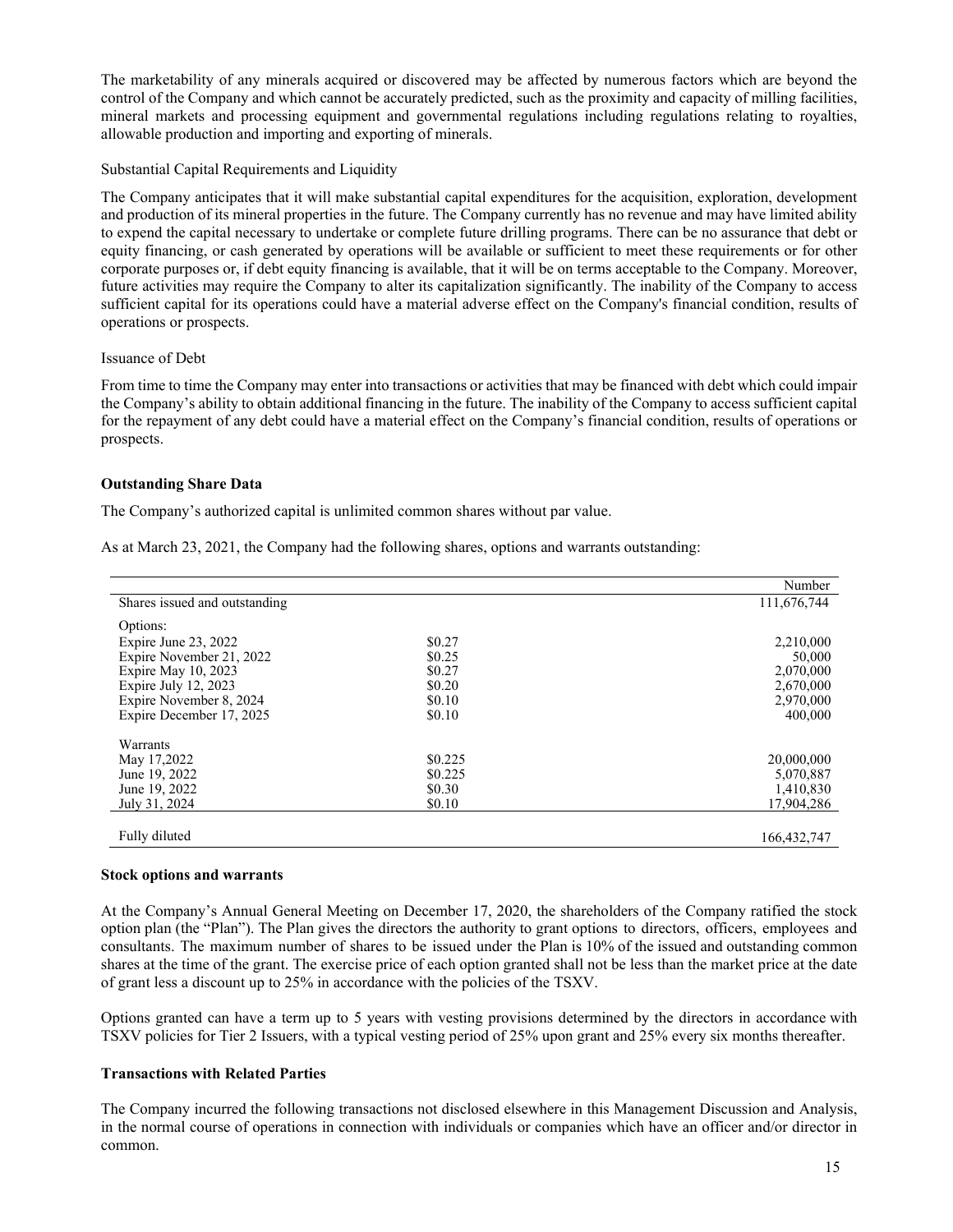- a) Paid or accrued consulting fees of \$6,750 (2020 \$13,500) to the Corporate Secretary of the Company. This amount is included in salaries disclosed below.
- b) Paid \$347 (2020 \$3,075) for office costs to a company controlled by a director.
- c) Charged related parties \$4,970 (2020 \$5,850) for rent, office and administrative costs.
- d) Included in accounts payable is \$62,819 (2020 \$nil) due to directors and/or officers.

The remuneration of directors and key management personnel during the nine months ended January 31, 2021 was as follows:

|                                            | January 31, 2021 |         |  | January 31, 2020 |  |  |
|--------------------------------------------|------------------|---------|--|------------------|--|--|
| Salaries <sup>1</sup>                      | S                | 179,986 |  | 170,431          |  |  |
| Salaries in exploration costs <sup>1</sup> |                  | 36,361  |  | 59,893           |  |  |
| Share-based compensation <sup>2</sup>      |                  | 23,417  |  | 78,984           |  |  |
|                                            |                  |         |  |                  |  |  |
| Total                                      |                  | 239,764 |  | 309,308          |  |  |

1 – When key management is working specifically on mineral properties their time is capitalized against the mineral property. Included in salaries are payments and accrued amounts as follows: CEO - \$168,750, CFO - \$40,500, Corp. Sec. \$6,750.

2 – Share-based compensation is the fair value of options that have been granted to directors and key management personnel.

During the year ended April 30, 2016, the Company entered into an employment agreement with a senior employee and officer for his services requiring a minimum annual payment of \$225,000. In addition, the employment agreement contains clauses which could provide for a payment or payments in excess of \$450,000 on termination of employment or conclusion of a change in control or similar transaction.

### **CHANGES IN ACCOUNTING POLICIES AND CRITICAL ACCOUNTING ESTIMATES, JUDGMENTS AND ASSUMPTIONS**

### **NATURE AND CONTINUANCE OF OPERATIONS**

North Arrow Minerals Inc. (the "Company") is incorporated federally under the laws of the Canada Business Corporations Act ("CBCA"). The financial statements of the Company are presented in Canadian dollars, which is the functional currency of the Company.

The Company trades on the TSX Venture Exchange (TSXV – NAR) and its registered office address is Ste. #960-789 West Pender Street, Vancouver, BC, Canada V6C 1H2.

The Company's principal business activity is the acquisition and exploration of exploration and evaluation assets. To date, the Company has not generated significant revenues from operations and is considered to be in the exploration stage.

The Company's financial statements have been prepared on a going concern basis which assumes the Company will be able to realize its assets and discharge its liabilities in the normal course of business for the foreseeable future. At January 31, 2021, the Company had an accumulated deficit of \$23,400,219 (April 30, 2020 - \$22,958,175), incurred ongoing losses and has no source of recurring revenue. These material uncertainties may cast significant doubt upon the Company's ability to continue as a going concern. The Company's financial statements do not reflect the adjustments to the carrying values of assets and liabilities, the reported amounts of expenses and the classification of statement of financial position items if the going concern assumption was inappropriate. These adjustments could be material.

The Company's continuation as a going concern is dependent on the successful results from its mineral property exploration activities, its ability to reduce or defer discretionary expenditures and its continued ability to raise equity capital or borrowings sufficient to meet current and future obligations.

In March 2020 the World Health Organization declared coronavirus COVID-19 a global pandemic. This contagious disease outbreak, which has continued to spread, and any related adverse public health developments, has adversely affected workforces, economies, and financial markets globally, potentially leading to an economic downturn. It is not possible for the Company to predict the duration or magnitude of the adverse results of the outbreak and its effects on the Company's business or results of operations at this time.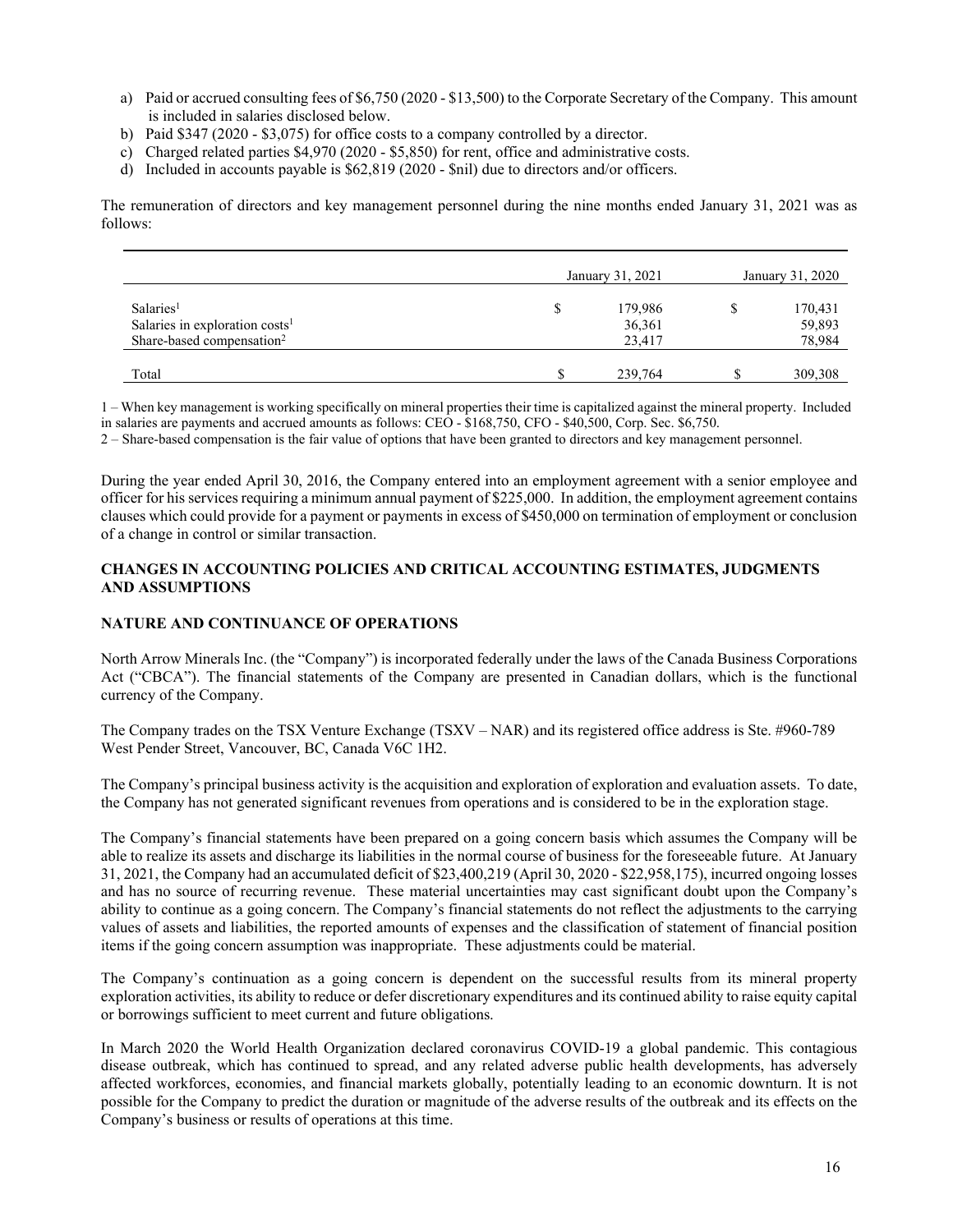### **Statement of Compliance**

The Company's financial statements have been prepared in accordance with International Financial Reporting Standards ("IFRS") as issued by the International Accounting Standards Board ("IASB") and interpretations of the International Financial Reporting Interpretations Committee ("IFRIC") and specifically with IAS 34, Interim Financial Reporting. The accounting policies applied in preparation of the Company's financial statements are consistent with those applied and disclosed in the Company's financial statements for the year ended April 30, 2020. The Company's financial statements are presented in Canadian dollars unless otherwise noted.

### **Historical cost**

The Company's financial statements have been prepared on a historical cost basis except for certain financial instruments measured at fair value.

### **Significant accounting judgments, estimates and assumptions**

The preparation of financial statements in conformity with IFRS requires management to make certain estimates, judgments and assumptions that affect the reported amounts of assets and liabilities at the date of the financial statements and the reported revenues and expenses during this period.

Although management uses historical experiences and its best knowledge of the amount, events or actions to form the basis for judgments and estimates, actual results may differ from these estimates.

The most significant accounts that require estimates as the basis for determining the stated amounts include the recoverability of exploration and evaluation assets and the valuations for share-based payments, marketable securities, deferred premiums, deferred tax amounts, right-of-use assets and lease liabilities.

Critical judgments exercised in applying accounting policies that have the most significant effect on the amounts recognized in the financial statements are as follows:

- i) Economic recoverability and probability of future benefits of exploration and evaluation costs*.*  Management has determined that exploration, evaluation and related costs incurred which were capitalized may have future economic benefits and may be economically recoverable. Management uses several criteria in its assessments of economic recoverability and probability of future economic benefits including geologic and other technical information, history of conversion of mineral deposits with similar characteristics to its own properties
- to proven and probable mineral reserves, the quality and capacity of existing infrastructure facilities, evaluation of permitting and environmental issues and local support for the project.
- ii) Valuation of share-based payments and warrants recorded as marketable securities The Company uses the Black-Scholes Option Pricing Model for valuation of share-based payments and warrants recorded as marketable securities. Option pricing models require the input of subjective assumptions including expected price volatility, interest rates and forfeiture rate. Changes in the input assumptions can materially affect the fair value estimate and Company's earnings and equity reserves.
- iii) Income taxes

In assessing the probability of realizing income tax assets, management makes estimates related to expectations of future taxable income, applicable tax opportunities, expected timing of reversals of existing temporary differences and the likelihood that tax positions taken will be sustained upon examination by applicable tax authorities. In making its assessments, management gives additional weight to positive and negative evidence that can be objectively verified.

- iv) Valuation of deferred premiums and flow-through shares On issuance the Company bifurcates the flow-through share into a flow-through share premium liability based on the estimated premium the investor pays for the flow through share and share capital. When qualifying expenses are incurred the Company derecognizes the liability and the premium is recognized as other income.
- v) Valuation of marketable securities Marketable securities are valued at fair market value based on quoted prices in active markets. Changes in market prices can materially affect the fair value estimate and the Company's earnings.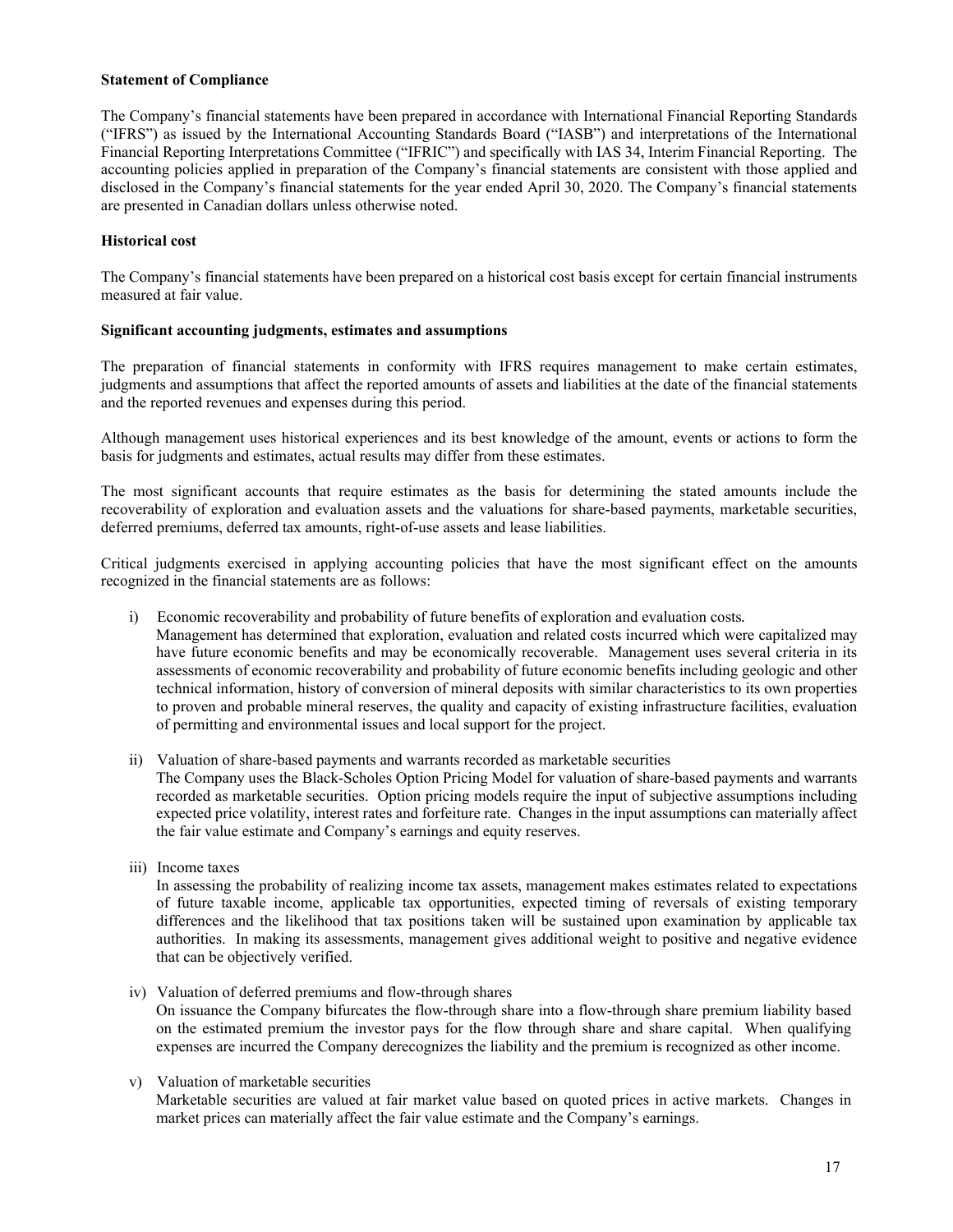vi) Valuation of right-of-use assets and related lease liabilities

Lease liabilities are initially measured at the present value of the lease payments discounted using the Company's estimated incremental borrowing rate or the interest rate implicit in the lease. Lease payments are allocated between the lease liability and the finance cost. The finance cost is charged to profit or loss using the effective interest method.

The right-of-use assets are initially measured at the cost or corresponding lease liability plus direct costs. They are subsequently measured at cost less depreciation and any impairment losses. Right-of-use assets are depreciated over the shorter of the asset's useful life and the lease term on a straight-line basis.

### **New accounting pronouncements**

- i) The IASB has issued several new standards and amendments which have been adopted by the Company. Each of the new standards is effective for annual periods beginning on or after January 1, 2020. The adoption of the standards and amendments did not have a material effect on the financial statements.
- ii) Certain pronouncements were issued by the IASB or IFRIC but are not yet effective as at May 1, 2020. The Company intends to adopt these standards and interpretations when they become effective.

### **FINANCIAL INSTRUMENTS AND RISK MANAGEMENT**

Financial instruments measured at fair value are classified into one of three levels in the fair value hierarchy according to the relative reliability of the inputs used to estimate the fair values. The three levels of the fair value hierarchy are:

Level 1 – Unadjusted quoted prices in active markets for identical assets or liabilities;

Level 2 – Inputs other than quoted prices that are observable for the asset or liability either directly or indirectly; and Level 3 – Inputs that are not based on observable market data.

The Company's financial instruments consist of cash, marketable securities, receivables, accounts payable and accrued liabilities, bank line of credit and lease liabilities. Cash is carried at fair value using a Level 1 fair value measurement.

The carrying value of receivables, accounts payable and accrued liabilities and bank line of credit approximate their fair values due to their immediate or short-term maturity. Marketable securities consisting of common shares are recorded at fair value based on the quoted market prices in active markets at the reporting date, which is consistent with Level 1 of the fair value hierarchy. Marketable securities consisting of warrants are recorded at fair value based on a Black Scholes pricing model consistent with Level 3 of the fair value hierarchy.

The Company is exposed to a variety of financial risks by virtue of its activities, including credit risk, interest rate risk, liquidity risks, foreign currency risk, and equity market risk. The Company's objective with respect to risk management is to minimize potential adverse effects on the Company's financial performance. The Board of Directors provides direction and guidance to management with respect to risk management. Management is responsible for establishing controls and procedures to ensure that financial risks are mitigated to acceptable levels.

#### Credit risk

Credit risk is the risk of financial loss to the Company if a counter-party to a financial instrument fails to meet its contractual obligations. The Company manages credit risk by investing its excess cash in short-term investments with investment grade ratings, issued by a Canadian chartered bank. The Company's receivables consist primarily of sales tax receivables due from the federal government and receivables from companies with which the Company has exploration agreements or options. The maximum exposure to credit risk at the reporting date is the carrying value of the Company's receivables and cash.

#### Interest rate risk

Interest rate risk is the risk that the fair value or future cash flows of a financial instrument will fluctuate because of changes in market interest rates. Financial assets and liabilities with variable interest rates expose the Company to interest rate risk with respect to its cash flow. It is management's opinion that the Company is not exposed to significant interest rate risk.